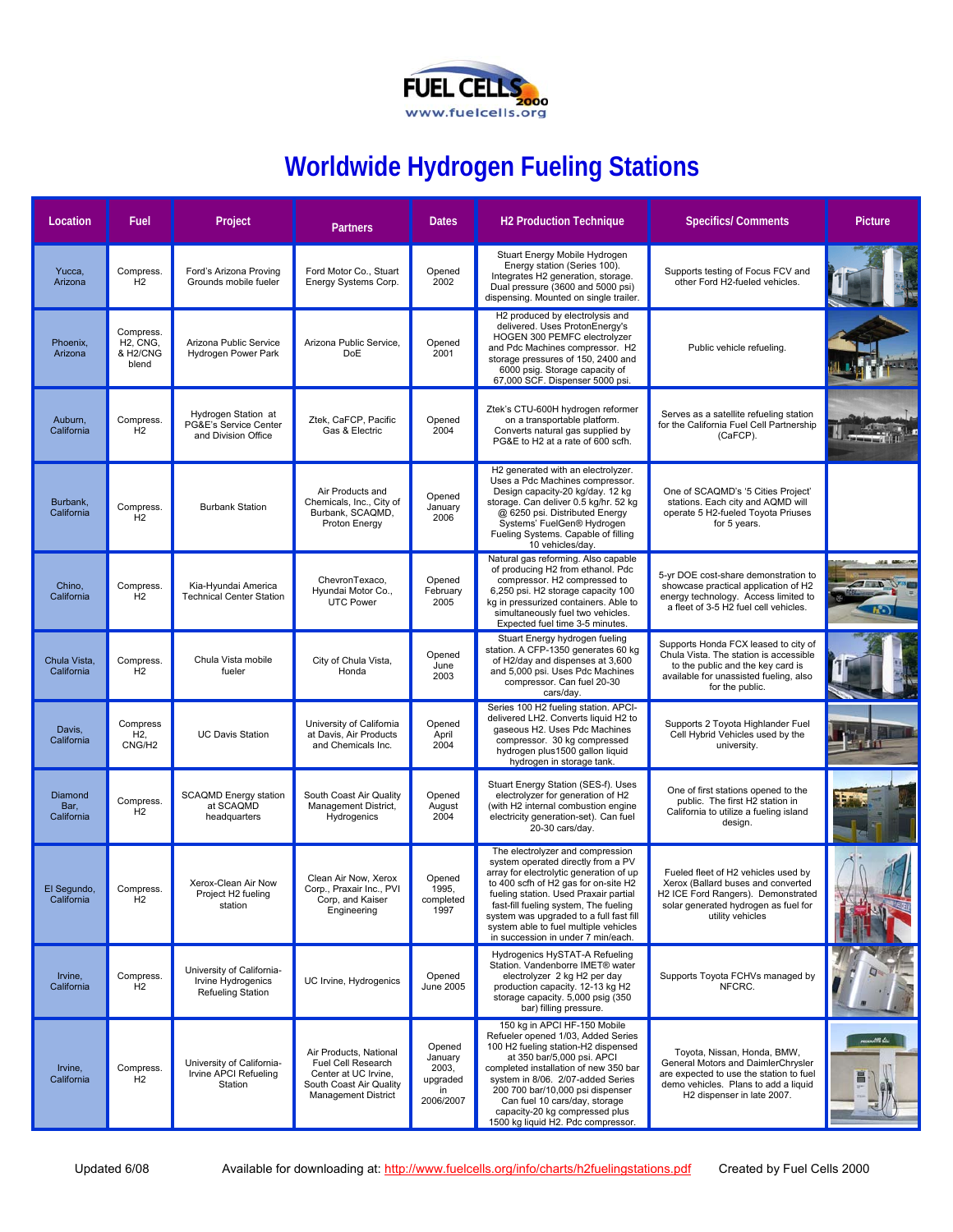| Lake Forest,<br>California      | Compress.<br>H2             | Quantum Technologies                                                                    | U.S. DoE, GM,<br>Quantum Technologies                                                                                                 |                                                  | Part of DoE's Controlled Hydrogen<br>Fleet and Infrastructure<br>Demonstration<br>and Validation Project                                                                                                                                                                                                                           | Supports 40 fuel cell vehicles (Opel<br>Zafira Generation 3 vehicles) for all<br>GM led locations                                                                                                                                                                                                                      |  |
|---------------------------------|-----------------------------|-----------------------------------------------------------------------------------------|---------------------------------------------------------------------------------------------------------------------------------------|--------------------------------------------------|------------------------------------------------------------------------------------------------------------------------------------------------------------------------------------------------------------------------------------------------------------------------------------------------------------------------------------|------------------------------------------------------------------------------------------------------------------------------------------------------------------------------------------------------------------------------------------------------------------------------------------------------------------------|--|
| Long Beach,<br>California       | Compress.<br>H2             | Long Beach Station                                                                      | Air Products                                                                                                                          | Opened in<br>2007                                | Uses Air Products' HF-150 Mobile<br>Refueler. Uses Pdc compressor.                                                                                                                                                                                                                                                                 |                                                                                                                                                                                                                                                                                                                        |  |
| Los Angeles,<br>California      | Compress.<br>H <sub>2</sub> | City of Los Angeles<br>mobile fueler for Honda<br><b>FCX fleet</b>                      | City of Los Angeles,<br>American Honda, Air<br>Products, Praxair                                                                      | Opened<br>December<br>2002                       | HF-150 mobile APCI fueler - uses<br>high pressure stored hydrogen<br>(delivered).150 kg storage capacity.<br>Can fuel 26-100 cars/day.                                                                                                                                                                                             | Supports fleet of 5 Honda FCX fuel<br>cell vehicles leased to the City of Los<br>Angeles.                                                                                                                                                                                                                              |  |
| Los Angeles,<br>California      | Compress.<br>H <sub>2</sub> | Praxair-BP Los Angeles<br><b>International Airport</b><br>hydrogen refueling<br>station | DOE, SCAQMD, CEC,<br>Los Angeles World<br>Airports, Praxair, BP                                                                       | Opened<br>October<br>2004                        | Norsk-Hydro electrolyzer. Pdc<br>compressor. Features a 600-sq-ft<br>building with high-pressure H2<br>storage tubes on the roof. Storage-<br>60 kg compressed H2 in ASME Steel<br>cylinder at approx. 6,600 psi. 307 kg<br>storage/ supplemental hydrogen via<br>2,400 psi tube trailer. Fueling<br>capacity of 10 - 20 cars/day. | First retail-style H2 fueling station.<br>Supports Honda fuel cell cars leased<br>by City of Los Angeles.                                                                                                                                                                                                              |  |
| Oakland,<br>California          | Compress.<br>H <sub>2</sub> | <b>AC Transit Oakland</b><br><b>Hydrogen Station</b>                                    | AC Transit, UTC<br>Power, Chevron, Van<br>Hool, ISE Research,<br>DoE, NREL, ITS UC<br>Davis, Hyundai                                  | Opened<br>August<br>2005                         | Small scale steam reforming of<br>natural gas. Pdc Machines<br>compressor. Storage capacity-366 kg<br>H <sub>2</sub> at 6,250 psi. Dispenses up to 150<br>kgH2/day (enough to fill 3 buses).<br>Two H2 dispensers- can fuel two FC<br>buses simultaneously at 5,000 psi.                                                           | Fuels AC Transit's fleet of 3 Van Hool<br>40' fuel cell hybrid buses and<br>Hyundai Tucson fuel cell vehicles. Will<br>also be able to fuel a stationary fuel<br>cell for power needs at AC Transit's<br>maintenance facility.                                                                                         |  |
| Ontario,<br>California          | Compress.<br>H <sub>2</sub> | Ontario Station                                                                         | Air Products and<br>Chemicals, Inc., City of<br>Ontario, SCAQMD                                                                       | Opened<br>January<br>2006                        | Uses Air Products HF-150 mobile H2<br>refueler. Pdc compressor. Can<br>deliver 150 kg @ 6600 psi. Storage<br>capacity-60 kg compressed H2.<br>Capable of filling 10 vehicles/day.                                                                                                                                                  | One of the SCAQMD's '5 Cities<br>Project' stations. Each city and AQMD<br>will operate 5 H2-fueled Toyota<br>Priuses for 5 years.                                                                                                                                                                                      |  |
| Oxnard,<br>California           | Liquid H <sub>2</sub>       | <b>BMW North America</b><br>Hydrogen Fueling<br>Station                                 | BMW, Air Products,<br>Linde AG                                                                                                        | Opened<br>July<br>2001                           | APCI delivered LH2 manual power<br>assisted Linde LH2 mobile refueling<br>station. Liquid H2 is pressure-<br>transferred from the storage tank to<br>the vehicle tank and no pumps or<br>compressors are needed. APCI<br>1,500-gallon gross capacity vacuum-<br>jacketed ASME storage tank                                         | Located at BMW North America<br><b>Engineering and Emission Test</b><br>Center. Suupports hydrogen ICE<br>vehicles.                                                                                                                                                                                                    |  |
| Richmond,<br>California         | Compress.<br>H <sub>2</sub> | AC Transit Hydrogen<br><b>Energy Station</b>                                            | AC Transit,<br>Hydrogenics, CaFCP                                                                                                     | Opened<br>October<br>2002.<br>decommiss<br>ioned | PEM electrolyzer, Pdc Machines<br>compressor. Produces up to 24 kg<br>H2/day. Can fuel up to 5 cars within<br>8 minutes. Capacity-up to 15<br>cars/day or 2 buses/day. Storage-<br>47 kg compressed (5700 psi) H2<br>storage, 12 X 150L Type 3 Dynatek<br>NGV-2.                                                                   | First satellite hub for CaFCP vehicles.<br>Provided H2 for AC Transit FC bus<br>and CaFCP vehicles traveling to Bay<br>Area from Sacramento. Also provides<br>support for DOE's H2 technology<br>validation project. A2008-C Transit<br>applying for funding to help in<br>replacing the decommissioned H2<br>station. |  |
| Riverside.<br>California        | Compress.<br>H2             | Riverside Hydrogen<br><b>Fueling Station</b>                                            | City of Riverside,<br>SCAQMD, Air Products<br>and Chemicals, Inc.                                                                     | Opened<br>January<br>2006                        | H2 generated with Proton Energy<br>Systems HOGEN 6M electrolyzer,<br>Pdc Machines compressor. 12 kg<br>storage capacity. Distributed Energy<br>Systems' FuelGen® Hydrogen<br>Fueling Systems. Can deliver 0.5<br>kg/hr. 52 kg @ 6250 psi. Capable of<br>filling 10 vehicles/day.                                                   | One of SCAQMD's '5 Cities Project'<br>stations. Each city and AQMD will<br>operate 5 H2-fueled Toyota Priuses<br>for 5 years.                                                                                                                                                                                          |  |
| Riverside,<br>California        | Compress.<br>H2             | Solar-Hydrogen<br>Production and Vehicle<br>Refueling Station                           | UC-Riverside, Air<br>Products, City of<br>Riverside, SCAQMD,<br>Proton Energy                                                         | Opened in<br>1993,<br>decommiss<br>ioned         | Electrolyser Corp. (Stuart Energy)<br>Uni-polar electrolyzer was capable of<br>using PV array or grid operation for<br>5,000 psi H2.                                                                                                                                                                                               | "Solar-Hydrogen Production and<br>Vehicle Refueling Station" for H2-ICE<br>pickup truck. Was located at<br>University of California, Riverside,<br>College of Engineering - Center for<br>Research and Technology                                                                                                      |  |
| Rosemead,<br>California         | Compress<br>H2              | Southern California<br>Edison headquarters                                              | Chevron Technology<br>Ventures, Hyundai,<br>UTC Powers, Southern<br>California Edison.<br>Department of Energy,<br>Hyundai Kia Motors | Opened<br>May 2007                               | Alkaline electrolyzer produces H2<br>onsite. Generating capacity of 40 km<br>H2/day gaseous hydrogen<br>from the dispenser at a pressure of<br>5000 pounds per square inch. Pdc<br>compressor. Expected fueling time: 3-<br>5 minutes. Can fuel 18-20<br>vehicles/day.                                                             | Serve a small demonstration fleet of<br>Kia and Hyundai H2 FC vehicles<br>operated by SCE meter readers. The<br>Chevron Hydrogen energy station is<br>one of up to six stations that Chevron<br>plans to build and operate under the<br>DOE Contract.                                                                  |  |
| Sacramento,<br>California       |                             | Sacramento Municipal<br>Utility District (SMUD)<br>Hydrogen Station                     | SMUD, BP, Ford, U.S.<br>DoE                                                                                                           | Opened<br>April I2008                            | H2 produced onsite via a large solar<br>array - can produce enough H2 for<br>about 14 fuel-cell vehicles. Pdc<br>compressor.                                                                                                                                                                                                       | The station will fuel SMUD FCEVs<br>and others in the region.                                                                                                                                                                                                                                                          |  |
| San<br>Francisco,<br>California |                             | PG&E Hydrogen Station                                                                   | PG&E, Air Products,<br>DaimlerChrysler                                                                                                | Opened<br>January<br>2006,<br>decomissio<br>ned  | HF-150 mobile refueler. Storage<br>capacity of 150 kg.                                                                                                                                                                                                                                                                             |                                                                                                                                                                                                                                                                                                                        |  |
| San<br>Francisco,<br>California | Compress.<br>H2             | City of San Francisco<br>mobile fueler for Honda<br>FCX fleet                           | City of San Francisco,<br>American Honda, Air<br>Products and<br>Chemicals, Inc.                                                      | Opened<br>March<br>2004,<br>decommiss<br>ioned   | Storage-60 kg APCI HF-60 mobile<br>fueler - Fueling capacity 5-10<br>cars/day.- now decommissioned. To<br>be replaced by APCI Series 100<br>station.                                                                                                                                                                               | Serves San Francisco's fleet of two<br>Honda FCX vehicles.                                                                                                                                                                                                                                                             |  |
|                                 |                             |                                                                                         |                                                                                                                                       |                                                  |                                                                                                                                                                                                                                                                                                                                    |                                                                                                                                                                                                                                                                                                                        |  |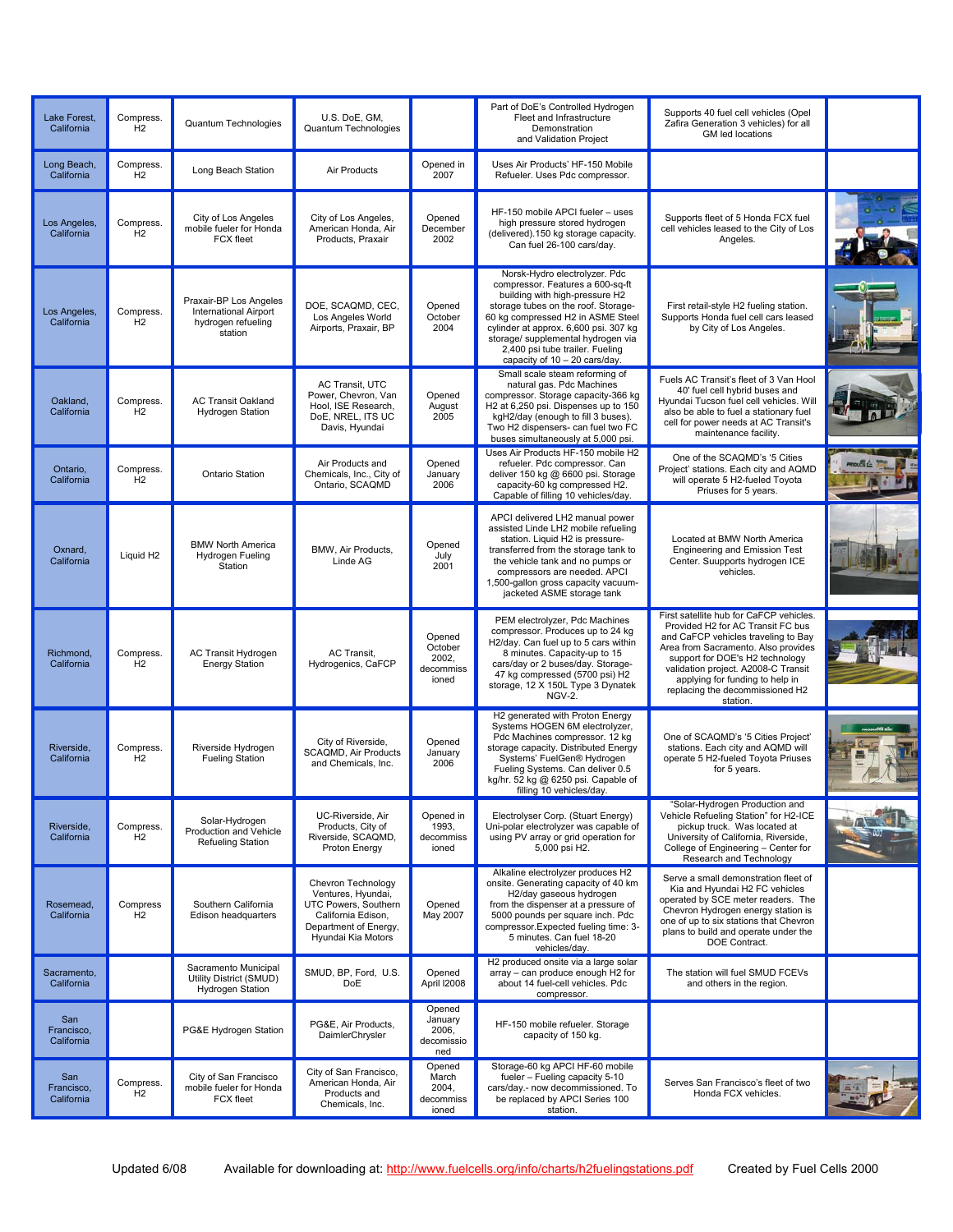| San Jose,<br>California           | Liquid to<br>Compress<br>H <sub>2</sub>         | Santa Clara Valley<br><b>Transportation Authority</b><br>Hydrogen Fueling<br>Station                           | Santa Clara VTA, CEC,<br>Ballard, Gillig, FTA,<br>BAAQMD, DoE, Cal<br>EPA, Air Products and<br>Chemicals Inc, CARB,<br>CaFCP, NREL,<br>SamTrans  | Opened<br>November<br>2004                | VTA has the ability to store H2 in<br>liquid form for efficient storage and<br>convert the liquid to H2 gas to fuel<br>the buses. Storage-6 ASME steel<br>tubes, 6668 psi and 9000 gallon<br>liquid supply tank. Can fuel 3<br>buses/day. H2 delivered by APCI.                                                                                        | Fuels VTA and SamTrans three 40-<br>foot, low-floor, hydrogen fuel-cell<br>buses.                                                                                                                                                                                          |  |
|-----------------------------------|-------------------------------------------------|----------------------------------------------------------------------------------------------------------------|--------------------------------------------------------------------------------------------------------------------------------------------------|-------------------------------------------|--------------------------------------------------------------------------------------------------------------------------------------------------------------------------------------------------------------------------------------------------------------------------------------------------------------------------------------------------------|----------------------------------------------------------------------------------------------------------------------------------------------------------------------------------------------------------------------------------------------------------------------------|--|
| Santa Ana,<br>California          | Compress.<br>H <sub>2</sub>                     | Santa Ana Mobile<br>Station                                                                                    | Air Products and<br>Chemicals, Inc., City of<br>Santa Ana, SCAQMD                                                                                | Opened<br>January<br>2006                 | Uses Air Products HF-150 mobile H2<br>refueler. Uses Proton Hogen PEM<br>electrolyzer for hydrogen generation<br>and Pdc Machines compressor. Can<br>deliver 150 kg @ 6600 psi. Capable<br>of filling 10 vehicles/day.                                                                                                                                 | One of the SCAQMD's '5 Cities<br>Project' stations. Each city and<br>AQMD will operate 5 H2-fueled<br>Toyota Priuses 0for 5 years.                                                                                                                                         |  |
| Santa<br>Monica,<br>California    | Compress.<br>H <sub>2</sub>                     | Santa Monica Hydrogen<br>Station                                                                               | APCI, City of Santa<br>Monica, South Coast<br>Air Quality<br>Management District,<br>Proton Energy<br>Systems, U.S. DOE,<br>Quantum Technologies | Opened<br>June<br>2006                    | Uses Proton Energy's HOGEN 6M<br>electrolyzer for H2 generation<br>and Pdc Machines compressor.12<br>kg storage. Distributed Energy<br>Systems' FuelGen® Hydrogen<br>Fueling Systems.                                                                                                                                                                  | One of the SCAQMD's '5 Cities<br>Project' stations. Each city and<br>AQMD will operate 5 H2-fueled<br>Toyota Priuses for 5 years.                                                                                                                                          |  |
| Thousand<br>Palms,<br>California  | Compress.<br>H <sub>2</sub>                     | Schatz Hydrogen<br>Generation Center at<br>SunLine Transit facility                                            | <b>Schatz Energy</b><br>Research Center,<br>SunLine Transit                                                                                      | Opened<br>1994;<br>retro fit in<br>2001-2 | Solar-powered H2 production and<br>fueling station. Produces up to 42<br>standard cubic feet per hour of H2.<br>Pdc compressor. Compressed H2 is<br>stored in cylinders.                                                                                                                                                                               | Mini-hydrogen station. H2 is<br>dispensed on-site to fuel low-volume<br>vehicles (eg. golf carts).                                                                                                                                                                         |  |
| Thousand<br>Palms,<br>California  | Compress.<br>H <sub>2</sub>                     | SunLine Transit's<br>SunFuels Hydrogen<br><b>Fueling Station</b>                                               | Hydrogenics, Hyradix,<br>SunLine Transit<br>Agency                                                                                               | Opened<br>April<br>2000                   | Teledyne Engineering electrolyzer<br>and Hyradix natural gas reformer -<br>205 kg/day generated.Pdc Machines<br>compressor. 425 kg hydrogen stored.<br>H2 can be dispensed at both 3600<br>psig and 5000 psig. Can fuel up to 15<br>cars/day or 2 buses/day.                                                                                           | 24-hour station offering H2, CNG,<br>LNG, and Hythane CNG. H2<br>available by appointment. Open to the<br>public-a trained technician performs<br>the H2 refueling. Also fuels SunLine's<br>H <sub>2</sub> internal combustion engine buses<br>and HCNG buses.             |  |
| Torrance,<br>California           | Compress.<br>H2                                 | Honda Solar Hydrogen<br>Refueling Station                                                                      | Honda R&D                                                                                                                                        | Opened<br>July<br>2001                    | PV-electrolysis with grid electricity<br>back-up, Storage- 110 Nm3 @<br>5,000psi. Fuels 1 car/day.                                                                                                                                                                                                                                                     | World's first solar-powered H2<br>production and fueling station.<br>Supports Honda's internal 3-car FCX<br>fleet.                                                                                                                                                         |  |
| Torrance,<br>California           | Compress.<br>H2                                 | Honda Home Energy<br>Station                                                                                   | Honda R&D                                                                                                                                        | Opened<br>October<br>2003                 | Natural gas reformation. Storage -<br>400 liters @ 420 atmospheres Fuels<br>1 car/day.                                                                                                                                                                                                                                                                 | Designed to power a home, provide<br>hot water and generate hydrogen fuel<br>for refueling FCVs. American Honda<br>uses this fueling station to fuel their<br>internal four car FCX fleet These<br>vehicles also refuel at Honda's own<br>Solar Hydrogen Refueling Station |  |
| Torrance,<br>California           | Compress.<br>H2                                 | <b>Toyota Torrance Station</b>                                                                                 | Toyota, Hydrogenics                                                                                                                              | Opened<br>December<br>2002                | Stuart Energy H2 fueling station.<br>Onsite electrolysis powered by<br>renewable energy to generate 24kg<br>H2/day. 48 kg 5700 psi storage, 12 X<br>150L Type 3 Dynatek NGV-2. Can<br>fuel up to 15 cars/day.                                                                                                                                          | Part of Toyota's efforts to establish<br>California fuel cell "communities" with<br>the leasing of 6 FCHVs to 2 University<br>of CA campuses. Toyota plans to<br>open 5 more refueling stations in<br>addition to this one.                                                |  |
| West<br>Sacramento,<br>California | Liquid to<br>Compress.<br>H <sub>2</sub> , MeOH | CaFCP headquarters<br>Hydrogen Fueling<br>Station                                                              | Air Products and<br>Chemicals, Inc., BP,<br>ChevronTexaco.<br>ExxonMobil, Praxair,<br>Shell Hydrogen                                             | Opened<br>December<br>2000                | LH2 supply with gaseous onboard<br>storage started in 2000. In 2003,<br>added HF-150 mobile fueler. APCI<br>and Praxair delivered LH2<br>Uses Linde LH2 cryogenic nozzle<br>and controls technology. Three 750L<br>cascading ASME steel tanks, plus<br>4500 gallon liquid storage tank. Can<br>fuel 17-20 cars/day.                                    | Vehicles operated by member<br>technicians and engineers Can deliver<br>H2 to vehicle at 3600 and 5000 psi<br>under 4 minutes.                                                                                                                                             |  |
| South<br>Windsor,<br>Connecticut  | Compress.<br>H2                                 | UTC Power's South<br><b>Windsor Campus</b><br>Hydrogen Fueling<br>Station                                      | UTC Power, CT<br>Transit, CT DOT,<br>Greater Hartford<br>Transit, Praxair, FTA,<br><b>DOT</b>                                                    | Opened<br>March<br>2007                   | Gaseous Hydrogen at 5000 psi-<br>The renewably-generated hydrogen<br>is produced and liquefied using<br>hydropower derived from the Praxair<br>Niagara Falls Facility.                                                                                                                                                                                 | Used regularly by CT Transit to refuel<br>their fuel cell demonstration bus.                                                                                                                                                                                               |  |
| Wallingford,<br>Connecticut       |                                                 | Proton Energy Systems<br>Hydrogen Fueling<br>Station                                                           | Proton Energy Systems                                                                                                                            |                                           | Uses Proton's PEM electrolyzer.                                                                                                                                                                                                                                                                                                                        | The station will be used by CTTransit<br>for an upcoming hydrogen bus<br>demonstration that will begin Fall<br>2006.                                                                                                                                                       |  |
| Washington,<br>DC                 | LH <sub>2</sub> &<br>Compress.<br>H2            | Shell's Benning Road<br>Station                                                                                | General Motors Corp.,<br>Shell Hydrogen, Air<br>Products and<br>Chemicals, Inc.                                                                  | Opened<br>November<br>2004                | Gaseous and liquid hydrogen<br>refueling. Integration of retail<br>hydrogen and retail gasoline sales.<br>APCI Series 200 H2 fueling station<br>with 350 and 700 bar refueling and<br>LH2 dispensing supplied via<br>underground storage tank. Safety<br>devices such as below-mount<br>dispenser shear valves and liquid<br>hydrogen hose break-away. | US's first H2 pump at a Shell retail<br>gas station. Will support a GM fleet of<br>6 H2 FCVs. Also first station in a<br>potential Washington, D.C.-to-New<br>York "hydrogen corridor".                                                                                    |  |
| Orlando,<br>Florida               |                                                 | Progress Energy<br>ChevronTexaco<br>Hydrogen Station near<br>Orlando International<br>Airport hydrogen station | Progress Energy<br>Florida, the State of<br>Florida, Ford Motor<br>Company, Chevron<br>Corporation                                               | Opened<br>May 2006                        | Air Products Series 300 fueling<br>station. Uses H2Ge system to<br>convert natural gas into hydrogen<br>Designed to support a fleet of two<br>baggage carriers. Generation<br>capacity of <16 gge/day.                                                                                                                                                 | Fuels Ford V-10, E-450 hydrogen-<br>powered shuttle buses transporting<br>visitors at the Progress Energy site<br>near the Orlando International Airport.                                                                                                                  |  |
| Oviedo,<br>Florida                |                                                 | Jamestown Hydrogen<br><b>Fueling Station</b>                                                                   | Progress Energy, Ford,<br>BP and the Florida<br>Dept. of Environmental<br>Protection                                                             | Opened<br>December<br>2007                | Air Products Series 200 fueling<br>station supplied by a PEM<br>electrolysis unit. Pdc compressor.<br>Generation capacity of less than <20                                                                                                                                                                                                             | Located at Progress Energy's<br>Jamestown Operations Center.<br>Designed to support a fleet of five FC<br>vehicles driven by Progress Energy                                                                                                                               |  |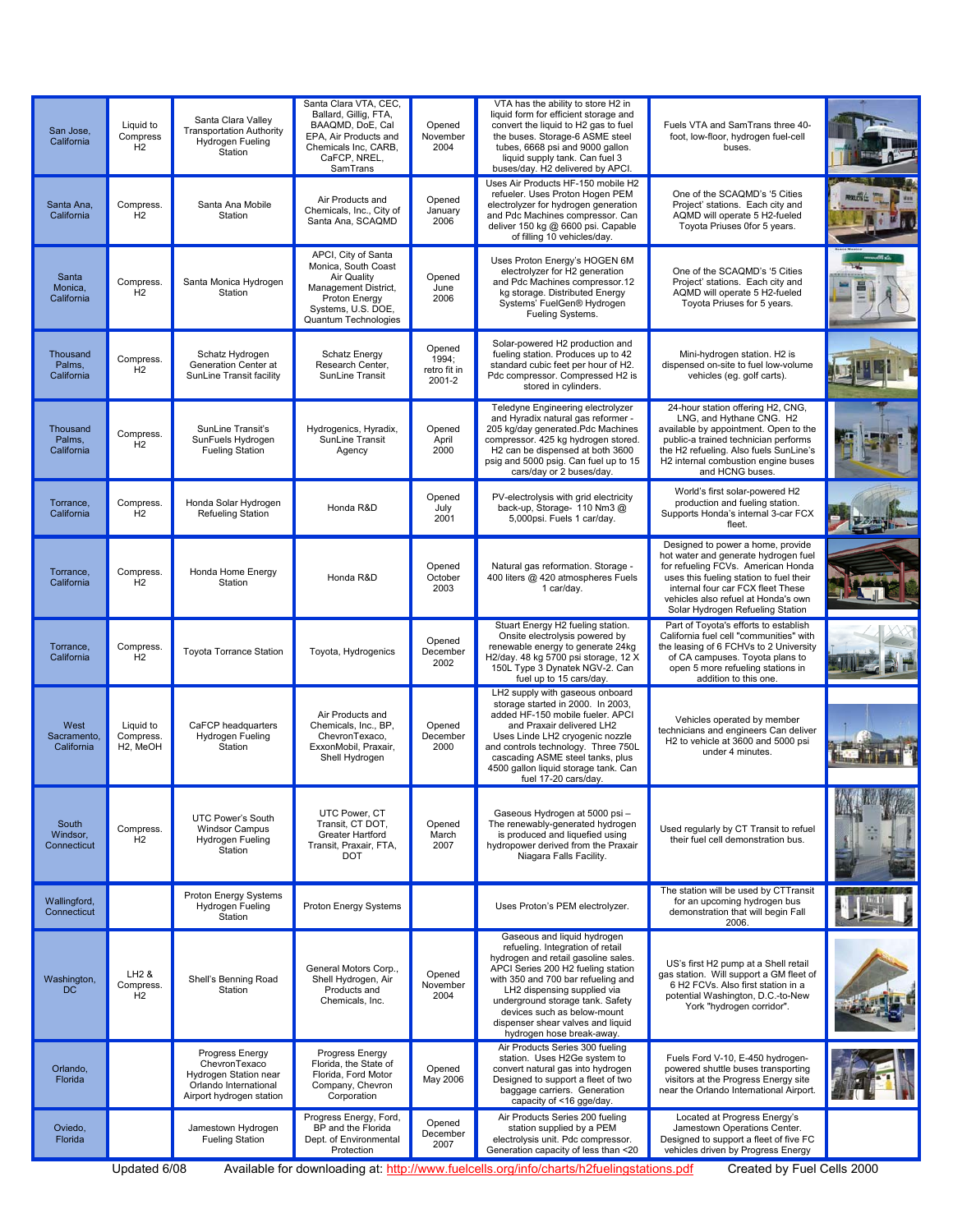|                                 |                                                                                   |                                                                                        |                                                                                                                                                  |                                       | gge/day.                                                                                                                                                                                                                                                                                                                                                                             | staffers, and Florida's Dept. of Env.<br>Protection park rangers and field<br>inspectors.                                                                                                                                                                               |                     |
|---------------------------------|-----------------------------------------------------------------------------------|----------------------------------------------------------------------------------------|--------------------------------------------------------------------------------------------------------------------------------------------------|---------------------------------------|--------------------------------------------------------------------------------------------------------------------------------------------------------------------------------------------------------------------------------------------------------------------------------------------------------------------------------------------------------------------------------------|-------------------------------------------------------------------------------------------------------------------------------------------------------------------------------------------------------------------------------------------------------------------------|---------------------|
| Honolulu,<br>Hawaii             |                                                                                   | Hickam AFB hydrogen<br>station                                                         | <b>HydraFLX Systems</b><br>LLC, USAF                                                                                                             | Opened<br>December<br>2006            | Uses a HydraFLX system -<br>generates H2 from water in a flexible<br>pressure management process                                                                                                                                                                                                                                                                                     | Will fuel buses, tow-tractors, vans,<br>sedans and ground support<br>equipment. Deployable without the<br>need for H2 infrastructure or pipelines.                                                                                                                      |                     |
| Honolulu,<br>Hawaii             | Compress.<br>H <sub>2</sub>                                                       | Hickam AFB mobile<br>hydrogen station                                                  | HCATT, Hydrogenics,<br><b>Stuart Energy</b>                                                                                                      | Opened<br>February<br>2004            | Three primary PODs, H2 Fuel<br>Processor, two Teledyne Energy<br>Systems HMX 200 electrolyzers,<br>50kg/day, H2 Pressure Management<br>- HydraFLX compression system;<br>JP8 /diesel powered, up to 5000psi,<br>9 Dynetek composite tanks; stores at<br>5000psi. Two additional PODs<br>provide Power Control and Water for<br>electrolysis; MEP 9 Generator used<br>for deployment. | Modular, deployable hydrogen<br>production and fueling station,<br>designed and developed by HydraFLX<br>Systems, composed of Packaged<br>Operating moDules (PODs), which are<br>crush proof-designed carbon steel<br>packages for military or commercial<br>transport. |                     |
| Chicago,<br><b>Illinois</b>     | Liquid to<br>Compress.<br>H <sub>2</sub> at<br>station                            | Chicago Transit<br>Authority's<br>Chicago/Pulaski Avenue<br>Garage Hydrogen<br>Station | Air Products and<br>Chemicals, Inc.,<br>Chicago Transit<br>Authority, Ballard<br>Power Systems                                                   | March<br>$1998 -$<br>February<br>2000 | APCI delivered LH2. • H2 receiving<br>and long-term storage system to<br>receive and store LH2 (150 psi),<br>vaporize LH2 to create gaseous H2<br>(3600 psi), and compress and store<br>compressed H2 for fueling<br>operations.                                                                                                                                                     | Provided H2 for three Ballard fuel cell<br>buses used in a revenue service<br>demonstration.                                                                                                                                                                            |                     |
| Des Plaines.<br><b>Illinois</b> | Compress.<br>H2                                                                   | GTI hydrogen fueling<br>station                                                        | GTI, US DoE                                                                                                                                      | Opened<br>April 2007                  | The H2 station can produce H2 from<br>natural gas, ethanol, or electrolysis of<br>water.                                                                                                                                                                                                                                                                                             | Located at GTI's headquarters.<br>Publicly-accessible by arrangement.<br>Select credit cards accepted.                                                                                                                                                                  |                     |
| Crane,<br>Indiana               | Compress.<br>H2                                                                   | Naval Surface Warfare<br>Center Hydrogen Station                                       | US Navy, Hydrogenics                                                                                                                             | Delivered<br>March<br>2004            | Hydrogenics PEM HyLYZER<br>electrolyzer refueler. Can produce<br>and dispense 2.0 kg of compressed<br>H2 gas/day.                                                                                                                                                                                                                                                                    | Located at Naval Surface Warfare<br>Center - Crane Division Test Center.<br>Installed at NAVSEA's showcase test<br>facility                                                                                                                                             |                     |
| Ann Arbor,<br>Michigan          | LH <sub>2</sub> to<br>Compress.<br>H2                                             | <b>EPA National Vehicle</b><br>and Fuel Emissions Lab<br>hydrogen station              | EPA, DaimlerChrysler,<br>UPS, Air Products and<br>Chemicals, Inc.                                                                                | Opened<br>2004                        | Series 200 APCI H2 station. Pdc<br>compressor. Dispenses 350 bar<br>gaseous H2. Stores up to 1,500<br>gallons of LH2.                                                                                                                                                                                                                                                                | Supports a fleet of DaimlerChrysler<br>FCVs used by UPS located at EPA's<br>NVFEL.                                                                                                                                                                                      |                     |
| Dearborn,<br>Michigan           | Liquid H <sub>2</sub><br>& Liquid to<br>Compress.<br>H <sub>2</sub> at<br>Station | Ford's Sustainable<br><b>Mobility Transportation</b><br>Lab hydrogen Station           | Ford Motor Co., Air<br>Products and<br>Chemicals, Inc.                                                                                           | Opened<br>1999                        | APCI delivered H2                                                                                                                                                                                                                                                                                                                                                                    | First filling station that provided liquid<br>and gaseous H2.                                                                                                                                                                                                           |                     |
| Detroit,<br>Michigan            |                                                                                   | NextEnergy Center<br>hydrogen station                                                  | NextEnergy, BP, APCI,<br>Albert Kahn Assoc.,<br><b>DMA Technical</b><br>Services, Praxair, REB<br>Research and<br>Consulting,<br>DaimlerChrysler | Opened<br>October<br>2006             | Uses Air Products' Series 200 fueling<br>technology. Pdc compressor. Can<br>store 50 kg H2 and dispense 20 to<br>40 kg H2/day.                                                                                                                                                                                                                                                       | Located in NextEnergy's Microgrid<br>Power Pavilion. Will initially fuel a<br>DaimlerChrysler A Class FCV used at<br>Wayne State Univ. Eventually, station<br>will use H2 produced onsite by<br>different technologies for<br>DaimlerChrysler FC vehicles.              |                     |
| Milford,<br>Michigan            | Compress.<br>H <sub>2</sub>                                                       | General Motors Milford<br>Proving Ground<br>hydrogen station                           | APCI, GM                                                                                                                                         | Opened in<br>2004                     | APCI Series 200 H2 fueling station<br>with 350 and 700 bar gaseous<br>dispensing. Pdc compressor.                                                                                                                                                                                                                                                                                    |                                                                                                                                                                                                                                                                         | $\cdots$ $\uparrow$ |
| Romeo,<br>Michigan              |                                                                                   | Ford Motor Company<br>Proving Grounds                                                  | <b>APCI</b>                                                                                                                                      | Opened in<br>2003                     | APCI Series 100 H2 fueling station.<br>Pdc compressor.                                                                                                                                                                                                                                                                                                                               |                                                                                                                                                                                                                                                                         |                     |
| Selfridge,<br>Michigan          |                                                                                   | Chevron Hydrogen<br><b>Energy Station</b>                                              | Chevron Hydrogen,<br><b>U.S. DOE, U.S.</b><br>DOD, Hyundai Kia<br>Motor Company, UTC<br>Power                                                    | Opened in<br>2007                     | H <sub>2</sub> produced onsite<br>from natural gas, using steam<br>methane reforming. Produces 80<br>kgs gaseous H2/day, pressure of<br>5000 psi. Can fuel for up to 20 fuel<br>cell vehicles/day.                                                                                                                                                                                   | Located at the<br>Selfridge Air National Guard Base.<br>Fuels Hyundai Kia FC vehicles.<br>Limited access.                                                                                                                                                               |                     |
| Southfield,<br>Michigan         | Compress.<br>H <sub>2</sub>                                                       | DTE Hydrogen<br><b>Technology Park Station</b>                                         | DTE Energy, Stuart<br>Energy Systems, BP,<br>DaimlerChrysler, DoE                                                                                | Opened<br>October<br>2004             | Stuart Energy Station electrolyzer,<br>Pdc Machines compressor. Can<br>produce 100,000 kW/hrs of<br>electricity/yr (is fed back into the grid<br>system at peak periods or can fuel<br>several fuel cell vehicles/day).<br>Storage capacity of 140kg. Can<br>produce30 Nm3h (65 kg/day) of<br>hydrogen at 6000 psi to vehicles.<br>5,000 psig (345 barg) (nominal) H2<br>Dispense    | Fuels DaimlerChrysler FCVs.                                                                                                                                                                                                                                             |                     |
| Taylor,<br>Michigan             | Compress.<br>H2                                                                   | City of Taylor hydrogen<br>station                                                     | Ford Motor Company,<br>BP, City of Taylor, US<br>DoE                                                                                             | Opened<br>October<br>2006             | Pdc compressor.                                                                                                                                                                                                                                                                                                                                                                      | Located at the Taylor Department of<br>Public Works. Supports four H2-<br>powered Ford Focus FC vehicles:<br>three in the Fire Department and one<br>in the DPW.                                                                                                        |                     |
| Rolla,<br><b>Missouri</b>       | Compress.<br>H2                                                                   | University of Missouri,<br>Rolla mobile hydrogen<br>station                            | University of Missouri-<br>Rolla, U.S. DOT,<br><b>National University</b><br>Transportation Center,                                              | Opened in<br>2007                     | Uses APCI mobile H2 fueler.                                                                                                                                                                                                                                                                                                                                                          | Installed at the HyPoint Industrial<br>Park, fuels two Ford E-450 H2-<br>powered shuttle buses for the<br>campus. Plans for permanent H2                                                                                                                                |                     |
|                                 |                                                                                   |                                                                                        |                                                                                                                                                  |                                       |                                                                                                                                                                                                                                                                                                                                                                                      |                                                                                                                                                                                                                                                                         |                     |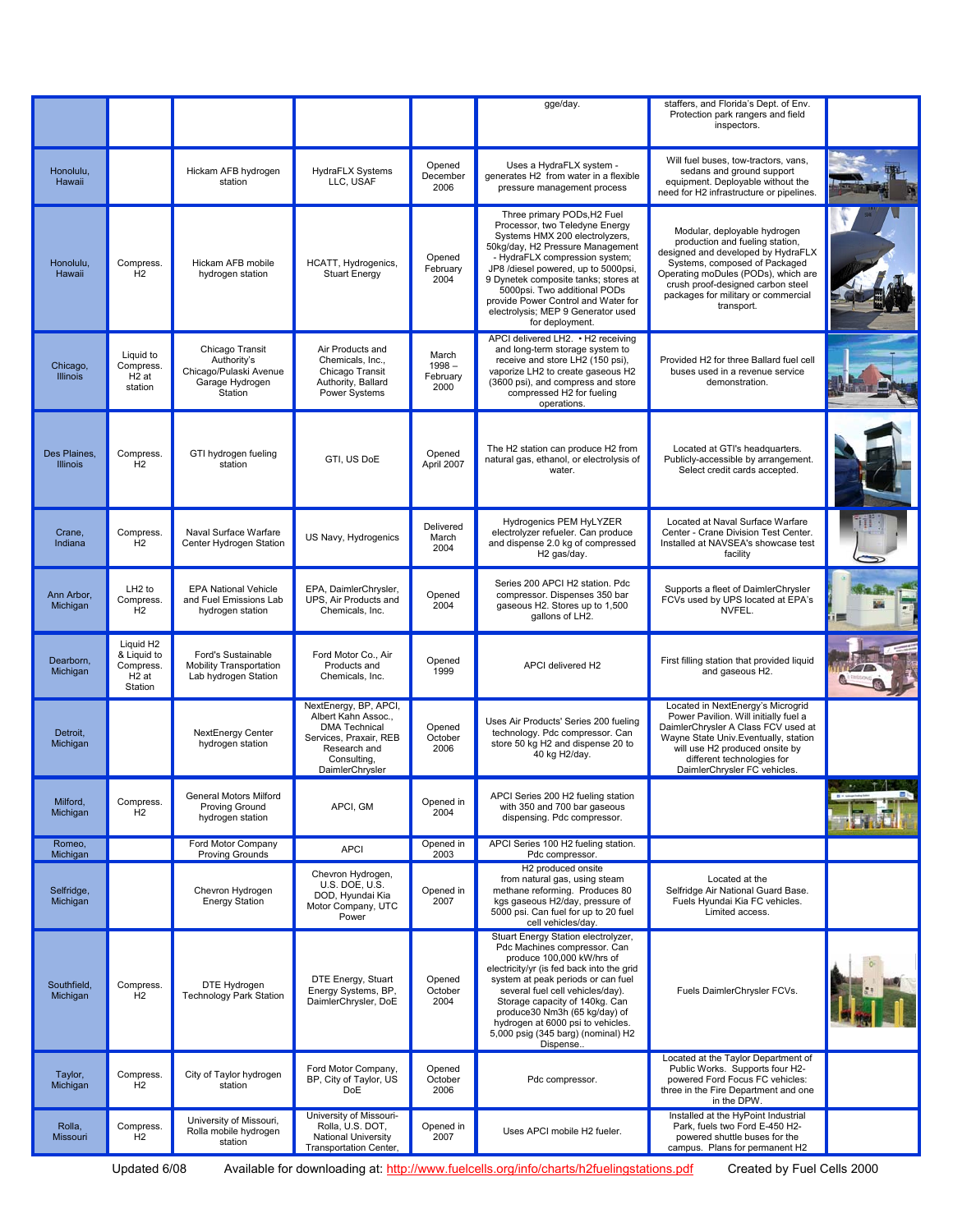|                                            |                                         |                                                                               | U.S. Air Force<br>Research Laboratory<br>and the Defense<br>Logistics Agency                                                                                       |                            |                                                                                                                                                                                                                                                                                                                                                                          | fueling station being finalized for the<br>installation in St. Robert by 2008. After<br>station is completed, will provide fuel<br>for a commuter service for Fort<br>Leonard Wood employees along<br>Interstate 44 corridor.                                                       |  |
|--------------------------------------------|-----------------------------------------|-------------------------------------------------------------------------------|--------------------------------------------------------------------------------------------------------------------------------------------------------------------|----------------------------|--------------------------------------------------------------------------------------------------------------------------------------------------------------------------------------------------------------------------------------------------------------------------------------------------------------------------------------------------------------------------|-------------------------------------------------------------------------------------------------------------------------------------------------------------------------------------------------------------------------------------------------------------------------------------|--|
| Las Vegas,<br>Nevada                       |                                         | Las Vegas Valley Water<br>District's main campus<br>hydrogen station          | Las Vegas Valley<br>Water District, UNLV<br>Research Foundation.<br>US DoE                                                                                         | Opened<br>April<br>2007    | Air Products Series q00 fueling<br>station supplied by a PEM<br>electrolysis unit. H2 produced onsite<br>using solar-generated electricity. Pdc<br>compressor.                                                                                                                                                                                                           | The district will have two small H2-<br>powered trucks and Las Vegas will be<br>adding eight trucks or shuttle buses<br>that will use H2 or a H2/natural gas<br>blend.                                                                                                              |  |
| Las Vegas,<br>Nevada                       | Compress.<br><b>H2, LH2</b>             | Las Vegas Energy<br>Station                                                   | Air Products, Plug<br>Power. City of Las<br>Vegas, DoE                                                                                                             | Opened<br>August<br>2002   | 2002-Onsite H2 reforming of natural<br>gas with LH2 backup. In 2004 added<br>Series 100 H2 fueling station<br>supplied by 50 kW PEM electrolyzer.<br>A portion of the power delivered by<br>solar cells. H2/CNG blends & pure<br>H2 vehicle dispensers.                                                                                                                  | Fuels vehicles (two Honda FC cars<br>and four trucks using a H2/natural gas<br>blend).and a PEM fuel cell that<br>provides electrical energy to the Las<br>Vegas grid.                                                                                                              |  |
| Albany,<br><b>New York</b>                 |                                         | Harriman State Office<br>campus hydrogen<br>station                           | Organizations Involved:<br>Honda, Air Products,<br>Plug Power, NY State<br>Energy Research and<br>Development Authority<br>(NYSERDA),<br><b>Homeland Energy</b>    | Opened in<br>2006          | Uses Air Product's HF-150<br>mobile refueler                                                                                                                                                                                                                                                                                                                             | Serves two Honda FCXs leased by<br>NY state.                                                                                                                                                                                                                                        |  |
| Latham.<br><b>New York</b>                 | Compress.<br>H <sub>2</sub>             | Home Energy Station                                                           | Honda R&D Americas.<br>Plug Power                                                                                                                                  | Opened<br>November<br>2004 | Home Energy Station II. H2 derived<br>from natural gas. Can fuel one<br>car/day.                                                                                                                                                                                                                                                                                         | Developed by Honda R&D Americas<br>and located at Plug Power's corporate<br>headquarters. Will fuel Honda FCX FC<br>cars on public roads in the<br>Northeastern United States.                                                                                                      |  |
| <b>White Plains,</b><br><b>New York</b>    | Compress.<br>H2                         | Shell Hydrogen Station                                                        | City of White Plains,<br>Shell Hydrogen,<br>General Motors                                                                                                         | Opened<br>November<br>2007 | H2 manufactured and stored (up to<br>30 kg gaseous H2) onsite - 350 bar.<br>H2 from electrolysis of water using<br>CO2-free hydropower from the New<br>York Power Authority. Uses<br>Distributed Energy Systems Corp.'s<br>FuelGen onsite H2 generation system<br>& Air Products' Series 200H2 fueling<br>technology with PEM electrolysis<br>unit. Uses Pdc compressor. | Commercial fueling station located at<br>the city's public works garage.<br>NYSERDA covering 2/3 of cost and<br>Shell 1/3 of costs. Will serve GM<br>Project Driveway Chevy Equinox<br>vehicles.                                                                                    |  |
| Charlotte,<br>North<br>Carolina            | Compress.<br>H <sub>2</sub>             | John Deere Southeast<br><b>Engineering Center</b><br>hydrogen station         | APCI, John Deere,<br>Hydrogenics                                                                                                                                   | Opened in<br>2002          | APCI electrolzyer Dispenses at 350<br>bar.                                                                                                                                                                                                                                                                                                                               | Provides H2 for FC-powered forklift.<br>Received a grant from Sustainable<br>Development Technology Canada<br>(SDTC) to develop, demonstrate and<br>pre-commercialize fuel-cell powered<br>forklifts.                                                                               |  |
| Columbus,<br>Ohio                          |                                         | Ohio State University's<br>H <sub>2</sub> station                             | Praxair, Ohio State<br>University, Honda                                                                                                                           | Opened<br>May<br>2006      | H2 delivered by Praxair. May<br>produce H2 onsite in the future.                                                                                                                                                                                                                                                                                                         | Station built by Ohio State's Center for<br>Automotive Research. Ford has<br>loaned a Focus FCHV to the Center.                                                                                                                                                                     |  |
| <b>University</b><br>Park,<br>Pennsylvania | Compress.<br>H <sub>2</sub>             | Penn State/Air Products<br><b>Hydrogen Station</b>                            | DOE, Air Products and<br>Chemicals, Inc., Penn<br>State                                                                                                            | Opened<br>Fall<br>2004     | Air Products Series 300 H2 and<br>HCNG fueling station, on-site<br>reforming of natural gas. LH2<br>backup. Commercial station project.<br>Refuel up to 7000 psi, uses Pdc<br>Machines compressor.                                                                                                                                                                       | Fuels Penn State experimental fuel<br>cell vehicle (pure H2) and utility van<br>(H2 blend). Also fuels a Centre Area<br>Transportation Authority bus (H2<br>blend).                                                                                                                 |  |
| Aiken,<br>South<br>Carolina                |                                         | Center for Hydrogen<br>Research (CHR)<br>hydrogen station                     | Center for Hydrogen<br>Research, eTec                                                                                                                              | Opened<br>February<br>2008 |                                                                                                                                                                                                                                                                                                                                                                          | Provides a permanent source of<br>hydrogen for CHR's H2 ICE Silverado<br>truck and other hydrogen powered<br>vehicles. Current plans are to keep<br>the temporary station at the CHR until<br>a more accessible location at Sage<br>Mill Industrial Park on I-20 is<br>constructed. |  |
| Burlington,<br>Vermont                     | Compress.<br>H <sub>2</sub>             | EVermont hydrogen<br>station                                                  | EVermont, Northern<br>Power Systems, Proton<br>Energy Systems,<br>APCI, Burlington Dept.<br>of Public Works.<br><b>Burlington Electric</b><br>Department, U.S. DOE | Opened<br><b>July 2006</b> | H2 produced by wind-powered PEM<br>electrolysis (Proton HOGEN H Series<br>electrolyzer-12 kg/day, 40 kW at<br>peak production capacity) with a<br>combination of electrochemical and<br>mechanical compression for on-site<br>storage at 6,000 psi in high-pressure<br>cylinders. Uses Pdc compressor.                                                                   | Will power a H2-powered Toyota<br>Prius.                                                                                                                                                                                                                                            |  |
| Ft. Belvoir,<br>Virginia                   | Compress.<br>H <sub>2</sub>             | Ft. Belvoir hydrogen<br>station                                               | GM, DoD                                                                                                                                                            | Opened in<br>2004          | APCI Series 100 hydrogen fueling<br>station supplied by gaseous H2. Pdc<br>compressor.                                                                                                                                                                                                                                                                                   | Supports a GM FC vehicle.                                                                                                                                                                                                                                                           |  |
| Perth,<br>Australia                        | Compress.<br>H <sub>2</sub>             | Sustainable Transport<br>Energy for Perth (STEP)<br>project refueling station | Western Australian<br>Conservation Council,<br>DaimlerChrysler, BP,<br>Path Transit                                                                                | Opened in<br>2004          | H2 gas produced at BP's refinery in<br>Kwinana from crude oil/natural gas<br>refining). Delivered to Perth site and<br>compressed.                                                                                                                                                                                                                                       | Supported demonstration of 3 fuel cell<br>buses in revenue service.                                                                                                                                                                                                                 |  |
| Graz,<br>Austria                           | LH <sub>2</sub> and<br>CGH <sub>2</sub> | Hydrogen Center Austria<br>(HyCentA) hydrogen<br>refueling station            | Graz University of<br>Technology, Joanneum<br>Research, JR, Austrian<br>Research Centers<br>GmbH-ARC, Magna<br>Steyr, MAGNA, OMV,<br>AVL, FVT, StGW.               | Opened in<br>2005          | Vacuum isolated tank for 17.600<br>liters of liquid H2 with dispenser, H2<br>conditioner, H2 compressor (up to<br>450 bar), tank for 3.200 liters of liquid<br>nitrogen, vaporizer for H2 and<br>nitrogen. Fuel pumps for liquid (LH2)<br>and gaseous hydrogen (CGH2 at<br>400 bar).                                                                                     | Located on grounds of Graz<br>University.                                                                                                                                                                                                                                           |  |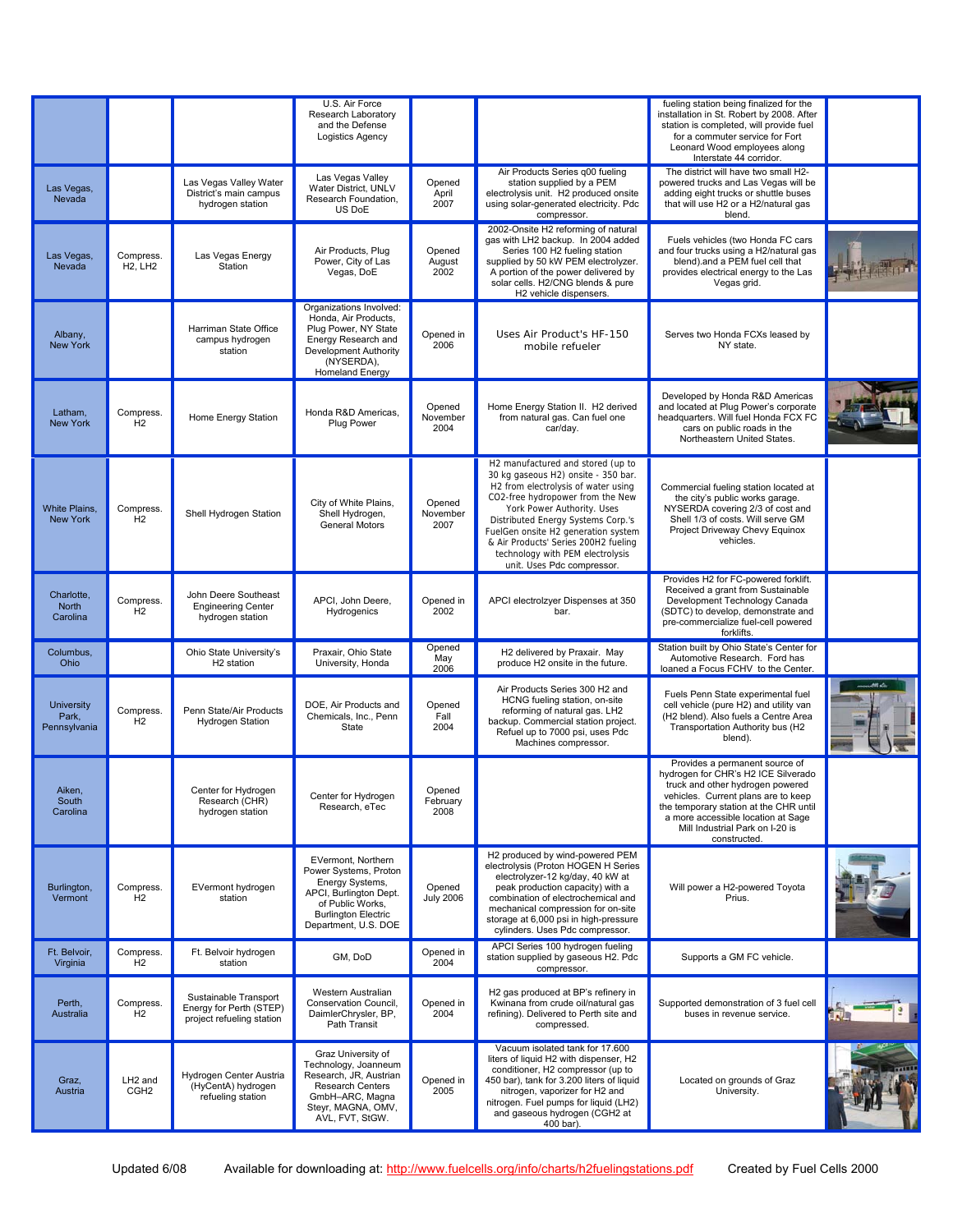| Leuven,<br>Belgium          | Compress.<br><b>H2. LNG &amp;</b><br><b>LCNG</b>         | H2, LNG and LCNG<br><b>Fueling Station</b>                           | NexBen Fueling,<br>Citensy                                                                                                                               | Opened in<br>2003                                                                                             | Uses NexGen equipment.                                                                                                                                                                                                                           | Europe's first combined LNG, and<br>liquid compressed natural gasLCNG<br>and hydrogen fueling station.                                                                                                                                                                                    |  |
|-----------------------------|----------------------------------------------------------|----------------------------------------------------------------------|----------------------------------------------------------------------------------------------------------------------------------------------------------|---------------------------------------------------------------------------------------------------------------|--------------------------------------------------------------------------------------------------------------------------------------------------------------------------------------------------------------------------------------------------|-------------------------------------------------------------------------------------------------------------------------------------------------------------------------------------------------------------------------------------------------------------------------------------------|--|
| Oostmalle,<br>Belgium       | Liquid H <sub>2</sub>                                    | H2 station for Belgian<br><b>Bus Demonstration</b>                   | Messer Griesheim<br>GmbH                                                                                                                                 | Opened in<br>1994                                                                                             | LH <sub>2</sub> storage system of 125 L, an<br>electric LH <sub>2</sub> evaporation system as<br>well as all necessary connecting<br>supply infrastructure and relevant<br>control and safety components.                                        | Station designed, fabricated and<br>integrated by Messer Griesheim<br>GmbH.                                                                                                                                                                                                               |  |
| Sao Paolo,<br><b>Brazil</b> | Compress.<br>H <sub>2</sub>                              | Sao Paulo hydrogen bus<br>fueling station                            | EPRI International,<br>Hydrogenics, Petrobras                                                                                                            | Opened in<br>November<br>2007                                                                                 | Uses Hydrogenics' electrolyzer,<br>compression, storage and dispenser<br>modules. H2 produced by<br>electrolysis of water.                                                                                                                       | Located in the Sao Paulo EMTU bus<br>garage to fuel a small fleet of FC<br>buses that operate in Sao Paolo and<br>Sao Mateus,                                                                                                                                                             |  |
| Ottawa,<br>Canada           |                                                          | <b>Natural Resources</b><br>Canada Booth Street<br>campus H2 station | Industry Canada, Ford<br>Canada, Air Liquide,<br><b>Natural Resources</b><br>Canada, Canadian<br><b>Transportation Fuel</b><br>Cell Alliance             | Opened<br>October<br>2007                                                                                     |                                                                                                                                                                                                                                                  | Supports 3 H2-powered buses<br>operated by the Senate of Canada.<br>Part of the "Hydrogen on the Hill"<br>project.                                                                                                                                                                        |  |
| Mississauga,<br>Canada      | Compress.<br>H <sub>2</sub>                              | Stuart Energy Hydrogen<br><b>Energy Station</b>                      | Stuart Energy (bought<br>by Hydrogenics)                                                                                                                 | Opened<br>February<br>2003                                                                                    | Electrolysis using Vandenborre<br>Inorganic Membrane Electrolysis<br>Technology(Vandenborre IMET®)                                                                                                                                               | First electrolytic Stuart Energy Station<br>for both vehicle fueling and back-up<br>power generation.                                                                                                                                                                                     |  |
| Montreal,<br>Canada         | H <sub>2</sub> /Natural<br>Gas blend                     | STCUM H2/Natural Gas<br>transit refueling station                    | Hydrogenics, STCUM<br>(Montreal Transit<br>Company)                                                                                                      | Operated<br>during<br>1994                                                                                    | Station provided blend of H2 and<br>natural gas. Electrolytic H2<br>generation and compression to<br>34.5Mpa and 1400scf/h using a<br>Stuart Energy Electrolyzer.                                                                                | Supported two buses in revenue<br>service. Station operated at 100%<br>reliability.                                                                                                                                                                                                       |  |
| Surrey,<br>Canada           | Compress.<br>H <sub>2</sub> &<br>H2/Natural<br>Gas blend | PowerTech Station                                                    | PowerTech Labs, BC<br>Hydro, Stuart Energy<br><b>Systems and Dynetek</b><br>Industries                                                                   | 350 bar<br>station<br>opened<br>2001,<br>700 bar<br>upgrade in<br>2002                                        | HySTAT-A refueler. Delivers up to<br>700-bar/ 10,000-psi<br>gaseous H2.                                                                                                                                                                          | CH2IP program (Compressed<br>H2 Infrastructure Program). It now<br>supplies H2 as well as a blend of<br>H2/natural gas to a variety of vehicles.<br>Provides H2 fuel for Vancouver Fuel<br>Cell Vehicle Program (Ford Focus<br>FCV demonstration).                                        |  |
| Toronto,<br>Canada          | Compress.<br>H <sub>2</sub>                              | Toronto's Hydrogen<br>Village - Mobile<br>Refueler project           | Hydrogenics, Exhibition<br>Place, City of Toronto,<br>h <sub>2ea</sub> , Canadian<br><b>Transportation Fuel</b><br>Cell Alliance                         | Opened<br>August<br>2004                                                                                      | Uses Hydrogenics 140 kW PEM<br>Hydrolyzer Electrolyzer to produce<br>H2 from wind power. Can produce 65<br>kg/day ofH2, enough H2 to power 20<br>vehicles/day.                                                                                   | Toronto's 1 <sup>st</sup> public hydrogen refueling<br>station. Used to fuel H2-powered<br>John Deere work vehicle, a forklift and<br>a GEM "neighborhood" vehicle used<br>at the Hydrogen Village.                                                                                       |  |
| Toronto,<br>Canada          | Compress.<br>H <sub>2</sub>                              | Purolator 's West<br>Toronto H2 refueling<br>facility                | Hydrogenics, Canadian<br><b>Transportation Fuel</b><br>Cell Alliance, City of<br>Toronto, h2ea,<br>Purolator                                             | Opened<br>May<br>2005                                                                                         | Hydrogenics PEM Hydrolyzer<br>refueler with on-site H2 production,<br>storage and dispensing capabilities.<br>Can produce 20 kg/day of H2.                                                                                                       | Provides H2 fuel for Purolator hybrid<br>fuel cell delivery vehicle used in a<br>commercial fleet application.                                                                                                                                                                            |  |
| Toronto,<br>Canada          | Compress.<br>H2                                          | Toronto's Hydrogen<br>Village - H2 Production<br>and Refueler        | Stuart Energy Systems,<br>Canadian<br><b>Transportation Fuel</b><br>Cell Alliance                                                                        | Dismantled<br>March<br>2005                                                                                   | Indoor installation-alkaline<br>electrolysis, carbon fiber cylinder H2<br>storage, H2 internal combustion<br>engine generator sets. Outdoor<br>vehicle refueling dispenser.                                                                      | Provided 200 kW of zero-emission<br>building backup power and vehicle<br>refueling. The site was fully approved<br>and operational but was dismantled<br>after Stuart Energy merged with<br>Hydrogenics.                                                                                  |  |
| Vancouver,<br>Canada        | Compress.<br>H <sub>2</sub>                              | Coast Mountain<br>Hydrogen transit<br>Refueler                       | Stuart Energy, Coast<br>Mountain Transit, BC<br>Hydro, Ballard Power<br>Systems, Natural<br>Resources Canada                                             | Opened<br>1998,<br>concluded<br>2000                                                                          | HySTAT-A refueler. H2 production<br>rate was 65Nm3/h, used 250L/h of<br>H2O, 250bar, normal time to till<br>overnight. Cascade system consisted<br>of 80 H2 bottles to provide 900sm3,<br>could be used to fuel or defuel the<br>transit FC bus. | Supplied H2 to 3 fuel cell buses in<br>revenue service.                                                                                                                                                                                                                                   |  |
| Vancouver,<br>Canada        | Compress.<br>H <sub>2</sub>                              | Pacific Spirit Station                                               | National Research<br>Council Institute for FC<br>Innovation, Canadian<br><b>Transportation Fuel</b><br>Cell Alliance, BOC<br>Canada, General<br>Hydrogen | Opened<br>Spring<br>2005                                                                                      | H2 gas trailer-delivered. Station is<br>ready to accommodate gas that may<br>be generated on-site in the future.                                                                                                                                 | Provides H2 fuel for Vancouver Fuel<br>Cell Vehicle Program (Ford Focus<br>FCV demonstration). Station is<br>located at the University of British<br>Columbia.                                                                                                                            |  |
| Victoria,<br>Canada         | Compress.<br>H <sub>2</sub>                              | Victoria Station                                                     | Stuart Energy, BC<br>Transit, BOC Gases,<br><b>CFTCA</b>                                                                                                 | Opened<br>Spring<br>2006                                                                                      | Will utilize 3-tiered storage bank of<br>low, medium and high pressure<br>storage cylinders. As the Victoria H2<br>vehicle fleet expands, additional<br>storage cylinders can be added to<br>support the incremental load.                       | BOC and BC Hydro have constructed<br>an anchor fuelling station at BC<br>Transit's Langford facility near<br>Victoria. Will be set-up to dispense<br>fuel to support the Vancouver FC<br>Vehicle Program's Ford FC vehicle.                                                               |  |
| Beijing,<br>China           | Delivered<br>Compress.<br>H <sub>2</sub>                 | SinoHytec hydrogen<br>station                                        | SinoHytec, BP, GEF-<br>UNDP, Ministry of<br>Science and<br>Technology, Beijing<br>Municipal Government,<br>BP, U.S. DoE, Beijing<br>Tongfang Co, APCI    | Temporary<br>refueler<br>opened<br>November<br>2005,<br>permanent<br>station to<br>opened<br>November<br>2006 | Uses APCI's Air Products' Series<br>300 fueling technology and a Pdc<br>compressor. Can supply 4,000<br>Nm3/day H2. In 2007 will produce<br>synthesis gas H2 onsite from coal via<br>steam and oxygen.                                           | The 4,000 square meter station is<br>located at Beijing Hydrogen Park<br>(comprised of a R&D center, H2<br>refueling station, a FC vehicle garage<br>and a maintenance workshop),<br>Supports three FC buses and will fuel<br>the H2 vehicle fleet for the 2008<br>Beijing Olympic Games. |  |
| Beijing,<br>China           | Compress.<br>H2                                          | Beijing Hydrogen<br><b>Fueling Station</b>                           | GEF-UNDP, Ministry of<br>Science and<br>Technology, Beijing<br>Municipal Government,                                                                     | Temporary<br>refueler<br>opened<br>November                                                                   | H2 fuel delivered to refueler. BP will<br>adopt a local electrolyzer after<br>trucked-in system start-up. A steam<br>methane reformer is planned in                                                                                              | Permanent station was delayed,<br>infrastructure completed May 2006,<br>station to be operational end of July<br>2006. In the meantime, BP and                                                                                                                                            |  |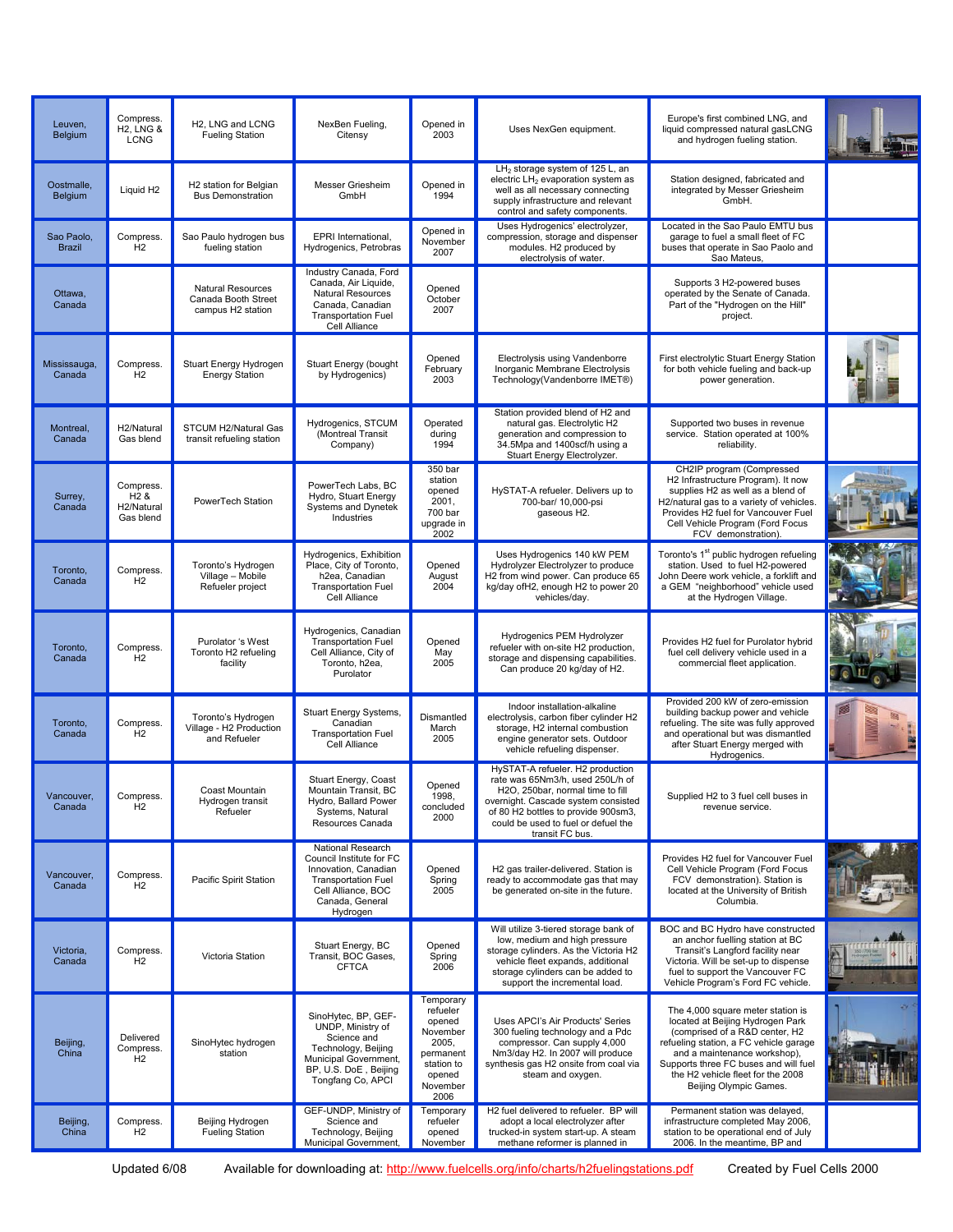|                              |                                                   |                                                                                  | BP, U.S. DoE, Beijing<br>SinoHytec Limited,<br>Beijing Tongfang Co.                                                                                                           | 2005.<br>permanent<br>station to<br>open July<br>2006 | 2006.                                                                                                                                                                                                                                                                                            | Sinohytec Co. agreed to use a<br>temporary refueling system, operable<br>beginning November 2005                                                                                              |  |
|------------------------------|---------------------------------------------------|----------------------------------------------------------------------------------|-------------------------------------------------------------------------------------------------------------------------------------------------------------------------------|-------------------------------------------------------|--------------------------------------------------------------------------------------------------------------------------------------------------------------------------------------------------------------------------------------------------------------------------------------------------|-----------------------------------------------------------------------------------------------------------------------------------------------------------------------------------------------|--|
| Shanghai,<br>China           | Compress.<br>H2                                   | Anting Hydrogen station                                                          | Tongji University, Shell<br>Hydrogen, government<br>of Shanghai, Linde<br>Group                                                                                               | Opened in<br>November<br>2007                         | Uses a Pdc Machines compressor.                                                                                                                                                                                                                                                                  | Located at International Automotive<br>City in Anting, Shanghai. Will serve<br>fuel cell cars and buses.                                                                                      |  |
| Arhus,<br><b>Denmark</b>     |                                                   | Hydrogen station                                                                 |                                                                                                                                                                               |                                                       |                                                                                                                                                                                                                                                                                                  | Private station - fuels a<br>service/industrial vehicle. Station is<br>part of the Hydrogen Link Project.                                                                                     |  |
| Herning,<br><b>Denmark</b>   |                                                   | Hydrogen station                                                                 |                                                                                                                                                                               |                                                       |                                                                                                                                                                                                                                                                                                  | Private station - fuels a<br>service/industrial vehicle. Station is<br>part of the Hydrogen Link Project.                                                                                     |  |
| Holstebro,<br><b>Denmark</b> |                                                   | Golf Club Storadalen<br>hydrogen station                                         |                                                                                                                                                                               |                                                       |                                                                                                                                                                                                                                                                                                  | Private station - fuels a golf cart. Part<br>of the Hydrogen Link West Denmark<br>Project.                                                                                                    |  |
| Holstebro,<br><b>Denmark</b> |                                                   | Danish Forest and<br>Nature Agency hydrogen<br>station                           |                                                                                                                                                                               |                                                       |                                                                                                                                                                                                                                                                                                  | Private station - fuels a golf cart. Part<br>of the Hydrogen Link West Denmark<br>Project.                                                                                                    |  |
| Samso,<br><b>Denmark</b>     |                                                   | Hydrogen station                                                                 |                                                                                                                                                                               |                                                       |                                                                                                                                                                                                                                                                                                  | Private station - fuels a<br>service/industrial vehicle. Part of the<br>Hydrogen Link Project.                                                                                                |  |
| Sydthy,<br><b>Denmark</b>    | Compress.<br>H2                                   | Nordic Folkecentre<br>hydrogen station                                           |                                                                                                                                                                               |                                                       | Onsite production of H2. The system<br>consists of DC-power supply,<br>electrolyser, H2 processing, medium<br>and high-pressure storage and filling<br>station for vehicles.                                                                                                                     | Private station - fuels an H2ICE Ford<br>Focus. Part of the Hydrogen Link<br>Project.                                                                                                         |  |
| Dunkerrque,<br>France        | H <sub>2</sub> /CNG<br>blend                      | Althytude project<br>hydrogen station                                            | Gaz de France. The<br>Urban Community of<br>Dunkirk, Irisbus,<br>Hydrogenics, GNVert,<br>SDTE, Ineris, Air<br>Liquide, H2<br>Developpement, DK<br>Bus Marine, EGIM,<br>CONNEX |                                                       | Delivers Hythane (H2/CNG blend) at<br>20 MPa. H2 is produced on site by<br>an electrolyzer and is compressed<br>and stored. Pressurized H2 is mixed<br>with natural gas present on the site.<br>Fills 2 buses.                                                                                   | Part of project Althytude to<br>demonstrate buses fuelled with a<br>blend of natural gas and hydrogen in<br>the cities of Dunkirk and Toulouse.<br>Located at the DK' Bus Marine<br>Facility. |  |
| Sassenage,<br>France         | Compress.<br>H2                                   | Air Liquide Advanced<br><b>Technology Division site</b><br>test hydrogen station | Air Liquide, Axane Fuel<br>Cell Systems                                                                                                                                       | Opened in<br>September<br>2002                        | Uses Air Liquide technology. The<br>station is used to validate fast fill<br>advanced algorithms. Dispensing<br>capacity-120kg/day. Delivers<br>compressed H2 at 35 MPa<br>H2 supply-tube trailer 200 & 420 bar.                                                                                 | Located at Axane Fuel Cell Systems<br>facility (Axane a subsidiary of Air<br>Liquide).                                                                                                        |  |
| Sassenage,<br>France         | Compress.<br>H <sub>2</sub> &<br>CGH <sub>2</sub> | Air Liquide Advanced<br><b>Technology Division</b><br>mobile hydrogen station    | Air Liquide                                                                                                                                                                   | Opened in<br>2004                                     | Uses Air Liquide technology. Mobile<br>filling station, up to 35kG/day.<br>Dispensing capacity-up to 35 MPa.<br>H2 supply-tube trailers or cylinders-<br>350 bar.                                                                                                                                | In operation. Station to be rented to<br>customers.                                                                                                                                           |  |
| Sassenage.<br>France         | Compress.<br>H <sub>2</sub> &<br>CGH <sub>2</sub> | Air Liquide mobile filling<br>station                                            | Air Liquide Fuels                                                                                                                                                             | Opened in<br>2006                                     | Uses Air Liquide technology.<br>Fast and cold fill capabilities at 35<br>and 70MPa up to 70kg/day.<br>Organisations involved<br>Compressed H2 and CGH2 at 35<br>MPa and 70 MPa. H2 supply-tube<br>Trailer.H2 storage-450 bar and 850<br>bar. Dispensers-dual pressure.                           | In operation and available for rent                                                                                                                                                           |  |
| Toulouse,<br>France          | H <sub>2</sub> /CNG<br>blend                      | Althytude project<br>hydrogen station                                            | Gaz de France,<br>GNVert, INERIS,<br>EGIM, Irisbus,<br>CONNEX, IMFT,<br>SMTC-Tisséo, Tisséo<br>Réseau Urbain, Air<br>Products                                                 |                                                       | Delivers Hythane (H2/CNG blend).<br>natural gas reformer produces the<br>H2, filling 3 buses. Uses Pdc<br>compressor.                                                                                                                                                                            | Part of project Althytude to<br>demonstrate buses fuelled with a<br>blend of natural gas and hydrogen in<br>the cities of Dunkirk and Toulouse.                                               |  |
| Aachen,<br>Germany           |                                                   | Ford Research Center<br>hydrogen station                                         |                                                                                                                                                                               | Opened in<br>2004                                     |                                                                                                                                                                                                                                                                                                  | Supports Ford's H2ICE and FC hybrid<br>car development.                                                                                                                                       |  |
| Barth,<br>Germany            | Compress.<br>H <sub>2</sub>                       | WIV solar-hydrogen<br>station                                                    | Wasserstoff-Initiative-<br>Vorpommern (WIV),<br>Proton Energy<br>Systems,<br>Wolters-Ostseebus<br>GmbH                                                                        | Opened<br>in<br>2002                                  | CGH2 at 21 MPa. Uses Proton<br>Energy Systems HOGEN 380 PEM<br>electrolyzer. O2 byproduct from the<br>unit is adding oxygen to Barth's<br>biological wastewater treatment<br>system. The Barth environmental site<br>also incorporates solar panels for<br>zero emission electricity generation. | Provides fuel for fuel cell powered<br>bus.                                                                                                                                                   |  |
| Berlin,<br>Germany           | Liquid &<br>Compress,<br>H <sub>2</sub>           | Second Clean Energy<br>Partnership Project<br><b>Berlin Station</b>              | Aral, BMW, BVG,<br>DaimlerChrysler, Ford,<br>GM/Opel, Hydro, Linde,<br><b>TOTAL and Vattenfall</b><br>Europe                                                                  | Opened<br>March<br>2006                               | Onsite reformer, output of 240<br>nm3/hr at 450 bar, can fuel 7<br>buses/day. Ionic compressor to be<br>added 6-06 will boos production to<br>540 nm3/hr at 450 bar.                                                                                                                             | Integrated into a conventional TOTAL<br>service station in Heerstraße. Will<br>support HyFleet/CUTE H2 vehicle<br>projects.                                                                   |  |
| Berlin,<br>Germany           | <b>H2 &amp; LH2</b><br>& Convent.<br>fuels        | First Clean Energy<br>Partnership Project<br><b>Berlin Station</b>               | Aral, BMW, BVG,<br>DaimlerChrysler, Ford,<br>GM/Opel, Hydro, Linde,<br><b>TOTAL and Vattenfall</b><br>Europe                                                                  | Opened<br>November<br>2004                            | Norsk Hydro electrolyzer. H2<br>production with renewable energy.                                                                                                                                                                                                                                | World's 1 <sup>st</sup> public hydrogen gas<br>station located at Aral station in<br>Messedam. Supports 16 H2-powered<br>vehicles from BMW, Ford, GM/Opel &<br>DaimlerChrysler,               |  |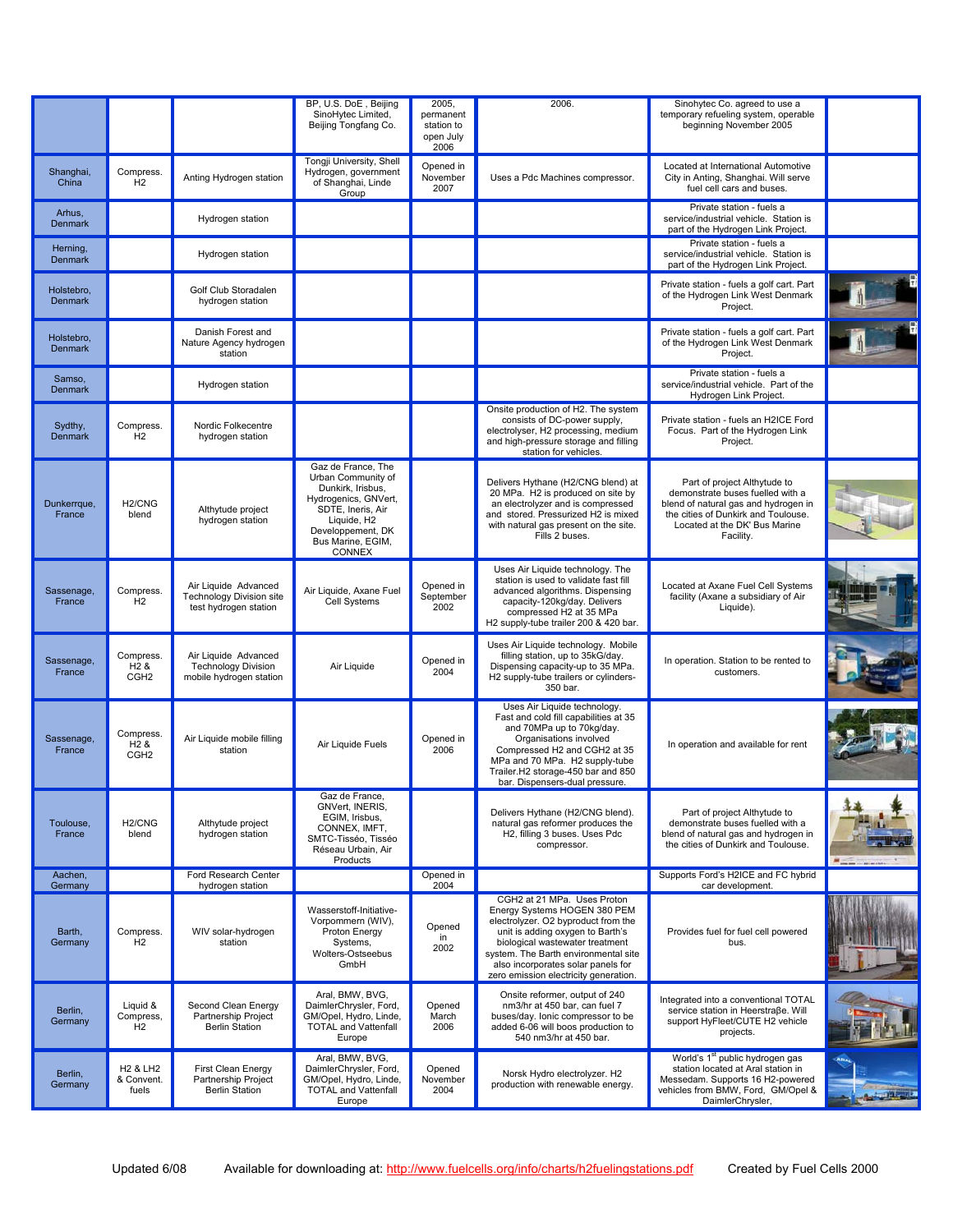| Berlin,<br>Germany                   | Liquid &<br>Compress.<br>H2                                              | TOTAL-BVG H2 fueling<br>station                                            | TotalFinaElf, BVG,<br>Linde, MAN and Opel:<br><b>Hydrogen Competence</b><br>Center Berlin                                                                                                                            | Opened<br>October<br>2002                                                             | Linde AG mobile filling station. Uses<br>Linde supplied LH2 & Proton Energy<br>Systems' HOGEN® PEM electrolyzer<br>for compressed H2. Liquefied<br>Petroleum Gas (LPG) reformer<br>added in 2007 that can produce<br>enough H2 to fuel 7 buses. | 1 <sup>st</sup> permanent hydrogen fuel station in<br>Berlin. H2 Station was opened under<br>the framework of the<br>Berlin/Copenhagen/Lisbon fuel cell<br>bus Program. Fuels H2 ICE buses<br>from MAN & fuel cell buses.                          |                                     |
|--------------------------------------|--------------------------------------------------------------------------|----------------------------------------------------------------------------|----------------------------------------------------------------------------------------------------------------------------------------------------------------------------------------------------------------------|---------------------------------------------------------------------------------------|-------------------------------------------------------------------------------------------------------------------------------------------------------------------------------------------------------------------------------------------------|----------------------------------------------------------------------------------------------------------------------------------------------------------------------------------------------------------------------------------------------------|-------------------------------------|
| Dressden,<br>Germany                 | Compress.<br>H <sub>2</sub>                                              | HyTra Mobile Hydrogen<br><b>Fueling Unit</b>                               | Fraunhofer Institute for<br>Transportation and<br>Infrastructure Systems,<br>TÜV Industrie Service<br>GmbH, Proton Energy<br>Systems, Wystrach<br>GmbH, GreenField,<br>CHRIST AG, Sempa<br>Systems GmbH, WEH<br>GmbH |                                                                                       | H2 production by PEM<br>electrolysis, production rate 1 Nm <sup>3</sup> /h<br>high-purity H2 (5.0), storage of 600 l<br>H2 with a pressure of 200 bar / 2 900<br>psi                                                                            | HyTra was developed as an<br>affordable and highly flexible<br>alternative to stationary hydrogen<br>production facilities.                                                                                                                        |                                     |
| Dudenhofen.<br>Germany               | Liquid H <sub>2</sub><br>&<br>Compress.<br>H <sub>2</sub>                | Opel Test Center<br><b>Hydrogen Station</b>                                | Opel, Linde                                                                                                                                                                                                          | Opened<br>in<br>2003                                                                  | Uses Linde LH2 and Compress. H2<br>refueling technology. Can refuel<br>Compress. H2 at 10,000 psi (700<br>bar).LH2 and compress. H2<br>delivered by Linde.                                                                                      | Created for the Adam Opel AG<br>vehicle.                                                                                                                                                                                                           |                                     |
| Erlangen and<br>Munich,<br>Germany   | Mobile<br>Liquid H <sub>2</sub>                                          | Mobile H2 Station                                                          | Linde, SWM                                                                                                                                                                                                           | April 1996<br>$-$ August<br>1998 (ICE)<br>Oct. 2000<br>- April<br>2001 (fuel<br>cell) | Linde AG supplied LH2 from their<br>large central H2 production &<br>Liquification plant and transported it<br>to the Linde mobile fueling station.                                                                                             | Station supported world's first H2-<br>fueled internal combustion engine bus<br>in regular service (1996). Supported<br>MAN LH2-ICE bus demonstrations in<br>Ehrlangen (4-96 to 2-97). Station then<br>moved to SWM bus yard in Munich (4-<br>97). |                                     |
| Frankfurt,<br>Germany                | Compress.<br>and liquid<br>H2                                            | MultiEnergy station at<br><b>Hochst Industrial Park</b>                    | European Commission,<br>companies and<br>research<br>establishments from<br>Italy, Sweden,<br>Denmark and<br>Germany, Linde                                                                                          | Opened<br>November<br>2006                                                            | H2 produced as byproduct of a<br>Hochst Industry Park chemical plant,<br>connected by 2 km long pipe to H2<br>fueling station. Will offer 350 and 700<br>bar dispensers.                                                                        | Integrated into a multi-fuel public<br>service station. Part of the Zero<br>Region H2 vehicle demonstration<br>project. Will support DaimlerChrysler<br>F-Cell vehicles.                                                                           |                                     |
| Hamburg,<br>Germany                  | Compress.<br>H2                                                          | Mobile Linde hydrogen<br>station at Hamburg's<br>airport                   | Hamburg Regional<br>Initiative for Hydrogen<br>and Fuel Cell<br>Technology, Hamburg<br>Airport,<br>Wasserstoffgesellschaft<br>Hamburg, The Linde<br>Group                                                            | Opened<br>May 2007                                                                    | Fueling station components are built<br>into 3-meter long container. H2<br>cylinders delivered byLinde Two<br>separate H2 taps do deliver at 200<br>and 350 bar. Installation controlled<br>by programmable logic control.                      | The H2 station will fuell two fuel cell<br>tractors and a people-carrier at the<br>airport.                                                                                                                                                        |                                     |
| Hamburg,<br>Germany                  | Compress.<br>H2                                                          | W.E.I.T. phase I H2<br>project fueling station                             | Gastechnologie and<br>Messer Griesheim                                                                                                                                                                               | Opened in<br>1999;<br>project<br>completed                                            | On-site electrolysis using 'Green'<br>electricity and 100% fuel cell<br>powered vehicles is the current<br>goal/direction of this project.<br>Delivered Compressed H2 by m-tec.                                                                 | W.E.I.T. project financed six small H2-<br>fueled vans and a compressed H2<br>fuelling station. Serviced H2 vehicles<br>for: Hamburg Hermes Versand<br>Service, HEW, and HHA Station has<br>been dismantled                                        |                                     |
| Hamburg,<br>Germany                  | Compress.<br>H <sub>2</sub>                                              | W.E.I.T. Phase II<br>H2 project fueling station                            | Norsk Hydro.<br>Hamburger Hochbahn,<br>HEW, BP/Aral,<br>DaimlerChrysler/<br>Evobus                                                                                                                                   | Opened<br>September<br>2003                                                           | On-site H2 production by water<br>electrolysis from renewable energy<br>source (wind power) - Norsk Hydro.                                                                                                                                      | Filling station and production facilities<br>located at the bus depot, supports 3<br>CUTE project FC buses. This is the<br>2 <sup>nd</sup> phase of the W.E.I.T project, which<br>will incorporate the Hamburg CUTE<br>project.                    |                                     |
| Isenbüttel,<br>Germany               | Compress.<br>H <sub>2</sub>                                              | Volkswagen Technology<br>Center Solar-H2 fueling<br>station                | Solvis, Volkswagen AG                                                                                                                                                                                                | Opened<br>June<br>2005                                                                | Solar-panel is used to generate<br>electricity that powers an<br>electrolyzer. H2 is compressed and<br>stored. The system can produce 25<br>cubic meters H2/dav.                                                                                | Produces fuel needed to run the fuel<br>cell vehicles and test beds developed<br>there to be produced on location using<br>energy from sunlight.                                                                                                   |                                     |
| Kiel,<br>Germany                     |                                                                          | H2 portable filling<br>station, Kiel Shipyards                             | Air Products and<br>Chemicals, Inc.,<br>Howaldwerke-Deutsche<br>Werft                                                                                                                                                | Completed<br>in<br>2002                                                               | APCI uses cryogenic H2 gas and<br>liquid compressor technology.<br>Pdc Machines compressor                                                                                                                                                      | World's 1 <sup>st</sup> installed complete<br>hydrogen infrastructure in a non-<br>nuclear H2-driven Class 212<br>submarine used by Germany Navy.                                                                                                  | <b>Surface of the Second Street</b> |
| Kircheim/<br>Tech Nabern,<br>Germany | LH <sub>2</sub> and<br>LH <sub>2</sub> to<br>Compress.<br>H <sub>2</sub> | DaimlerChrysler Fuel<br>Cell Research Facility<br><b>Refueling Station</b> | Linde, DaimlerChrysler                                                                                                                                                                                               | Opened<br>in<br>1998                                                                  | Uses Linde H2 refueling technology.<br>LH2 delivered by Linde.                                                                                                                                                                                  | Supports DaimlerChrysler FC vehicles                                                                                                                                                                                                               |                                     |
| Lohhof,<br>Germany                   | LH2&<br>CGH <sub>2</sub>                                                 | Linde Group Hydrogen<br>Research Center<br>hydrogen fueling station        | Linde Group                                                                                                                                                                                                          | Opened in<br>2006                                                                     | Linde expects to refuel around 10<br>vehicles per day. Supplies both liquid<br>hydrogen (LH2) and compressed<br>gaseous hydrogen (CGH2).                                                                                                        | Supports a test fleet of H2 cars and<br>buses at the Linde technology test<br>center and training center. Linde has<br>also developed the traiLH2TM mobile<br>fueler.                                                                              |                                     |
| Munich,<br>Germany                   | LH <sub>2</sub>                                                          | BMW H2 station                                                             | BMW, Linde                                                                                                                                                                                                           | Opened<br>in<br>1989                                                                  | Uses Linde technology.                                                                                                                                                                                                                          | Supports BMW H2 research vehicles.                                                                                                                                                                                                                 |                                     |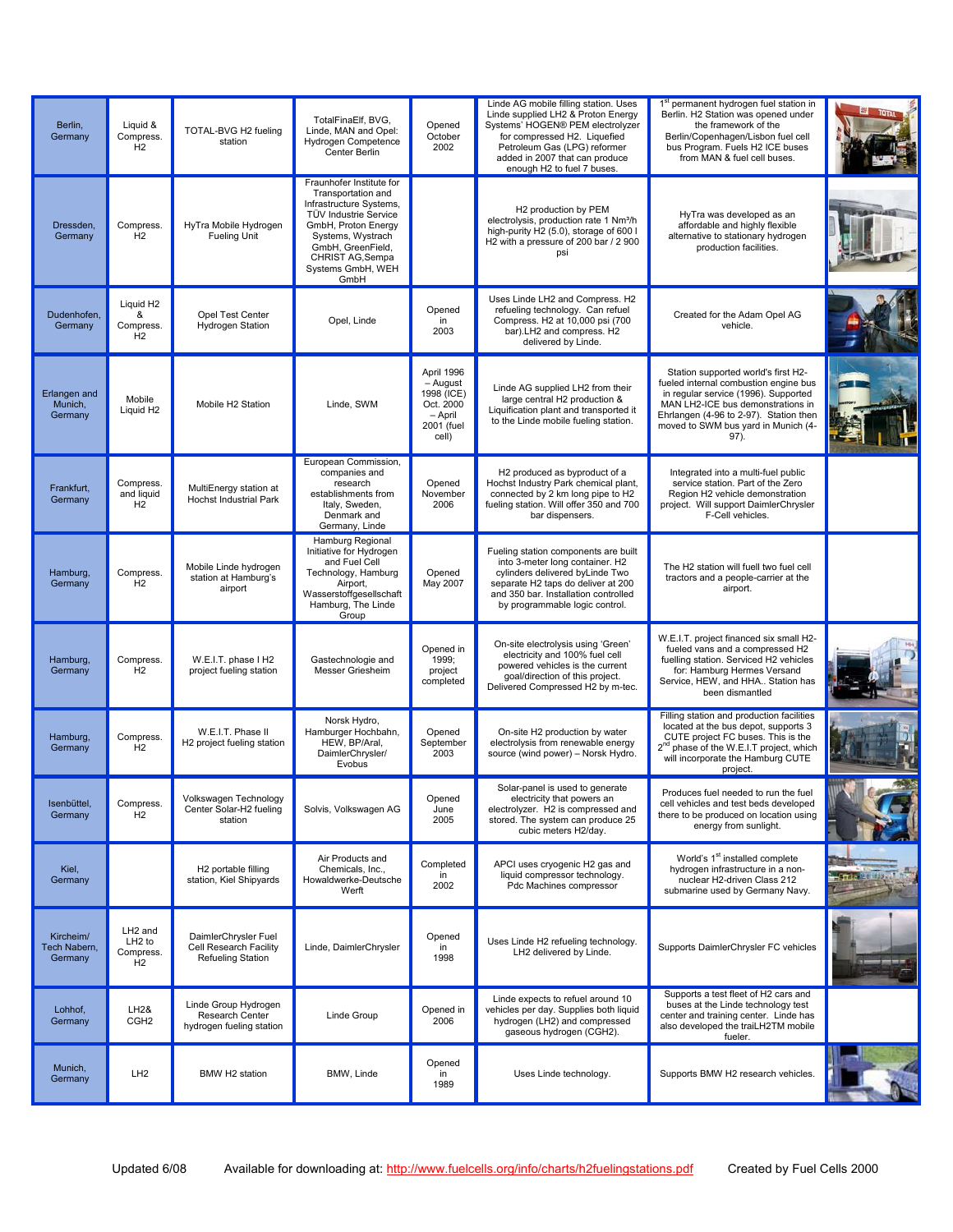| Munich,<br>Germany                           | Compress.<br>$H2$ &<br>Liquid H <sub>2</sub><br>& Liquid to<br>Compress.<br>H2                     | Munich Airport Vehicle<br>Project H2 fueling<br>station                               | Bavaria Ministry of<br>Economics,<br>Transportation and<br>Technology, Linde,<br>BP/Aral, GHW, BMW                          | Opened<br>May<br>1999                                | Uses Linde H2 refueling technology.<br>LH2 and compressed H2 delivered<br>by Linde. LH2 road tank cars' fueling<br>is done by a tank-robot.                                                                                                                                                                                                                                    | Public Accessible. BP's Aral<br>subsidiary provides the infrastructure<br>to fuel air-side vehicles at Munich<br>airport. Liquid H2 for vehicles and<br>gaseous high pressure-H2 provided<br>for the shuttle buses.               |           |
|----------------------------------------------|----------------------------------------------------------------------------------------------------|---------------------------------------------------------------------------------------|-----------------------------------------------------------------------------------------------------------------------------|------------------------------------------------------|--------------------------------------------------------------------------------------------------------------------------------------------------------------------------------------------------------------------------------------------------------------------------------------------------------------------------------------------------------------------------------|-----------------------------------------------------------------------------------------------------------------------------------------------------------------------------------------------------------------------------------|-----------|
| Munich.<br>Germany                           | Liquid H <sub>2</sub>                                                                              | TOTAL hydrogen fueling<br>station                                                     | <b>BMW Group, TOTAL</b>                                                                                                     | Opened in<br>2007                                    | Integrated in a regular TOTAL filling<br>station. Underground storage of<br>liquid H2. The station will also offer<br>gas and diesel fuel. Can fuel buses<br>and cars.                                                                                                                                                                                                         | Located in Detmoldstraße, near the<br>BMW Research and Innovation<br>Center.                                                                                                                                                      |           |
| Neckarsulm,<br>Germany                       |                                                                                                    | Audi Research Center<br>hydrogen station                                              | Audi. Air Products and<br>Chemicals                                                                                         |                                                      | Uses Air Prodiucts Series 100 fueler.                                                                                                                                                                                                                                                                                                                                          | Supports Audi H2 vehicles.                                                                                                                                                                                                        |           |
| Neunberg vorm<br>Wald,<br>Germany            | Liquid H <sub>2</sub>                                                                              | Solar Hydrogen Bavaria<br>(SWB) H2 Station                                            | Bayernwerk AG,<br>Siemens, Linde, MBB<br>(now DASA), BMW                                                                    | Opened in<br>late<br>1980's-<br>completed<br>in 1999 | Phase i: LH2-car filling station with <<br>3.000 I LH2 storage capacity and 30 I<br>LH2/ min. filling speed (Linde).<br>Phase II: automatic LH2-car filling<br>station with drastically increased<br>filling speed (Messer Griesheim and<br>Linde).                                                                                                                            | Solar hydrogen project. Manual<br>coupling of filling line to vehicle,<br>program-controlled fuel tank filling.<br>Capable of refueling cars in immediate<br>succession.                                                          |           |
| Nürnberg,<br>Germany                         | Compress.<br>H <sub>2</sub>                                                                        | Mobile hydrogen station                                                               | Linde, LBST, VAG,<br><b>MAN</b>                                                                                             | 2000-2001                                            | Onsite delivery of LH2 in<br>cryocontainers, onsite storge in<br>cryocontainer, conditioning and LH2<br>dispensing to LH2 fueled vehicles.<br>Integrated into a conventional<br>standard filling station layout.                                                                                                                                                               | Supplied H2 for fuel cell bus<br>demonstration in Erlangen, Nürnberg<br>and Furth. Bus drivers performed<br>refueling after the filling equipment<br>manufacturer (Linde) instructed the<br>drivers in the system's operation.    |           |
| Oberstdorf,<br>Germany                       | Compress.<br>H2                                                                                    | Mobile H2 station                                                                     | Linde, government of<br>Bavaria state. Town of<br>Oberstdorf                                                                | 1999-2001                                            | Linde AG supplied LH2 from central<br>H2 production facility.                                                                                                                                                                                                                                                                                                                  | Supplied H2 for Neoplan fuel cell bus<br>demonstration                                                                                                                                                                            |           |
| Sindelfingen,<br>Germany                     | Compress.<br>H2                                                                                    | DaimlerChrysler<br>Company Refueling<br>Station                                       | Linde, DaimlerChrysler,<br><b>BGA Garn</b>                                                                                  | Opened<br>in<br>2002                                 | LH2 delivered by Linde. Delivers<br>CGH2 @ 35 MPa and 70 MPa                                                                                                                                                                                                                                                                                                                   | Supports DaimlerChrysler FC vehicles                                                                                                                                                                                              |           |
| Stuttgart.<br>Germany                        | Compress.<br>H <sub>2</sub>                                                                        | <b>CUTE Bus</b><br>Demonstration and H2<br>fueling station                            | BP. NWS. SSB<br>Stuttgart                                                                                                   | Opened<br>November<br>2003                           | On-site natural gas steam<br>reformation. Additional H2 delivered<br>to site.                                                                                                                                                                                                                                                                                                  | Located at the bus depot. Station<br>supports 3 fuel cell buses.                                                                                                                                                                  |           |
| Wolfsburg,<br>Germany                        | Liquid H <sub>2</sub>                                                                              | Volkswagen H2 fueling<br>station                                                      |                                                                                                                             |                                                      |                                                                                                                                                                                                                                                                                                                                                                                | On-site fueling for VW H2 vehicles.                                                                                                                                                                                               |           |
| Greece                                       | Compress.<br>H2                                                                                    | Center for Renewable<br>Energy Sources (CRES)<br>Wind Energy Park<br>hydrogen station | ROKAS (Greece), FIT<br>(Cyprus), Planet<br>(Germany), INABENSA<br>(Spain)                                                   | Opened<br>November<br>2005                           | 25-kW electrolysis unit connected to<br>500 kW wind turbine. Electrolysis unit<br>operates at variable power input,<br>according to the available wind.<br>Excess energy fed to the grid. H2<br>stored in metal hydride tanks (50<br>Nm3 H2 capacity), remainder<br>compressed to about 220 bar and<br>fed to cylinders at a filling station.<br>Uses Pdc Machines compressor. | First hydrogen refueling station in<br>Greece, located near Athens.<br>Developed and tested in the<br>framework of European Commission<br>FP5 project titled "RES2H2". Fueled<br>Tropical S.A. 'sH2 City Car at grand<br>opening. |           |
| Hong Kong                                    | Compress.<br>H2                                                                                    | Hydrogen fueling station                                                              | Cheung Kong<br>Infrastructure Holdings,<br>Ltd., Stuart Energy<br>Systems                                                   | Opened<br>in late<br>2004                            | Stuart Energy Station for vehicle<br>fueling and power (SES-fp).                                                                                                                                                                                                                                                                                                               | Will produce H2 for vehicles and can<br>additionally provide back-up power for<br>building. Supports H2-powered buses<br>with modified Ford engines.                                                                              |           |
| Reykjavik,<br>Iceland                        | Compress.<br>H <sub>2</sub>                                                                        | <b>ECTOS Bus</b><br>Demonstration H2<br>Station                                       | VistOrka,<br>DaimlerChrysler, Shell<br>Hydrogen                                                                             | Opened<br>April<br>2003                              | On-site hydrogen from water<br>electrolysis (geothermal generation<br>and hydraulic power generation)-<br>Norsk Hydro.                                                                                                                                                                                                                                                         | World's first commercial H2 station.<br>Supports 3 DaimlerChrysler fuel cell<br>buses and 10 Toyota Prius H2<br>vehicles.                                                                                                         |           |
| Faridabad,<br>India                          | <b>HCNG</b><br>blend &<br>pure H <sub>2</sub>                                                      | Hydrogen Fueling<br>Station at Indian Oil<br>Corporation Ltd's R&D<br>Center          | Indian Oil Corporation,<br>Ltd., Air Products and<br>Chemicals, Inc., INOX<br>Air Products                                  | Opened<br>October<br>2005                            | Uses APCI's HCNG mixing unit and<br>dual dispensing unit that can fuel<br>vehicles with either a HCNG blend or<br>pureH2.                                                                                                                                                                                                                                                      | Station owned by Indian Oil<br>Corporation. First phase of India's<br>development of its hydrogen<br>economy.                                                                                                                     |           |
| Collesalvetti<br>(near<br>Livorno),<br>Italy |                                                                                                    | <b>AGIP Multienergy</b><br>Station                                                    | Eni, AGIP                                                                                                                   | Opened<br><b>July 2006</b>                           | H2 produced by an electrolyzer<br>powered by PV panels mounted on<br>the station's roof (20 kW). Three<br>wind generators (20 kW each) and<br>20 kW cogeneration plant cover the<br>complete energy needs of the<br>station.                                                                                                                                                   | Serves three H2ICE vehicles<br>(two FIAT Multipla's and one FIAT<br>Doblo) will use the H2 station.                                                                                                                               |           |
| Mantova,<br>Italy                            | Compress.<br>H <sub>2</sub> , HCN <sub>G</sub> ,<br>CH4, LPG,<br>low sulfur<br>diesel,<br>gasoline | AGIP MultiEnergy public<br>service station                                            | European Commission,<br>companies and<br>research<br>establishments from<br>Italy, Sweden,<br>Denmark and<br>Germany, Linde | Opened<br>September<br>2007                          | H <sub>2</sub> to be delivered from central<br>production facility and reformed on-<br>site from natural gas (ENI reformer).<br>Uses a Pdc compressor. Will<br>dispense at 350 bar.                                                                                                                                                                                            | Part of the Zero Region H2 vehicle<br>demonstration project. Will be<br>integrated into a multi-fuel public<br>service station (station is powered by<br>solar panels). Will support a fleet of<br>three fuel cell Fiat Pandas.   | $-$ 100 A |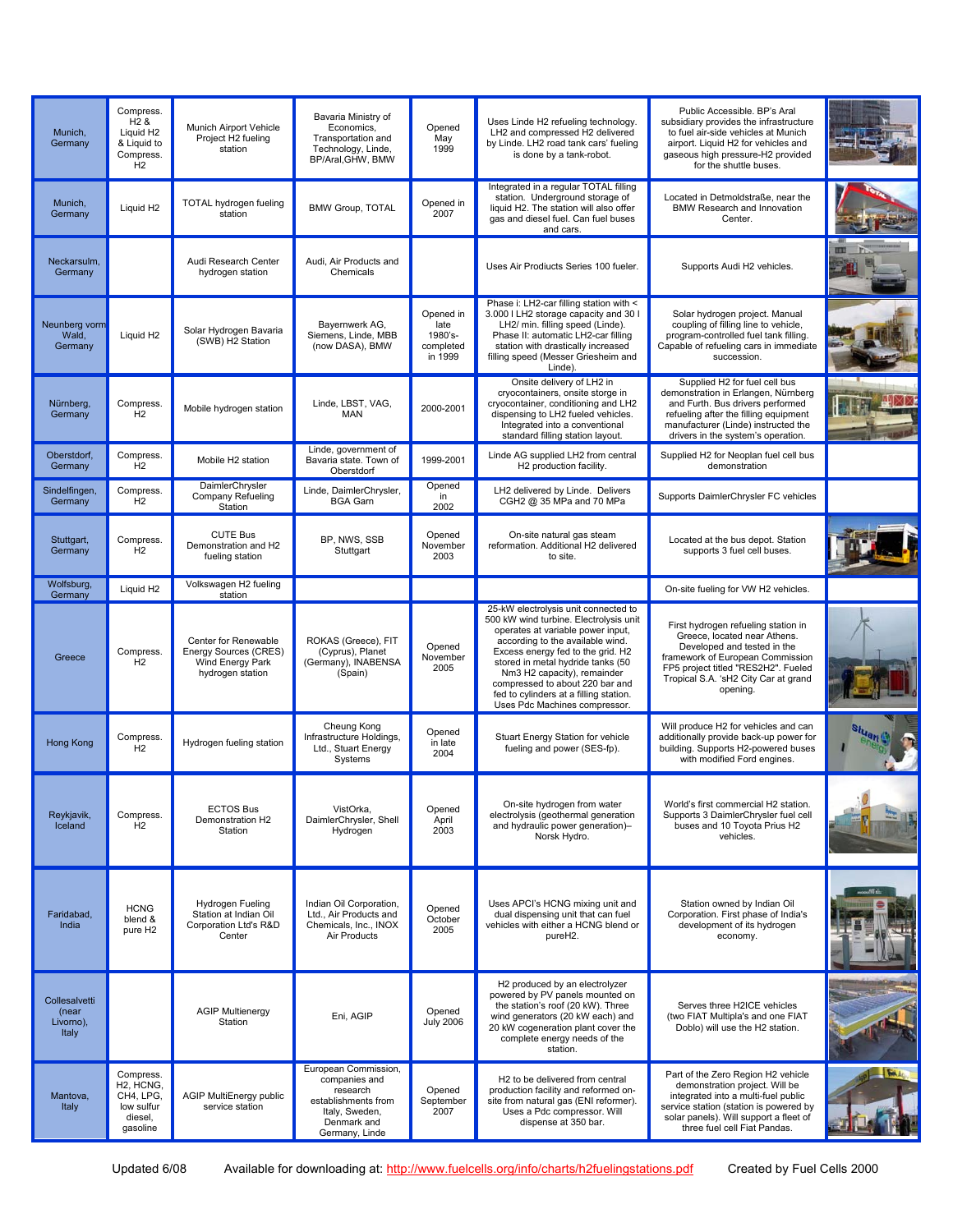| Milan,<br>Italy        | Compress.<br>H <sub>2</sub> &<br>Liquid H <sub>2</sub>    | Milan-Bicocca Project<br>filling station                                                                               | Lombardia Region,<br>Environment &<br>Instruction/Research<br>Ministries, City of Milan,<br>AEM, Zincar, SOL,<br>BMW, Ansaldo, ENEA,<br>Genova University,<br>Politecnico di Milano | Opened<br>September<br>2004 | H2 production by natural gas<br>reforming and H2 distribution facility<br>for buses and cars (4 Fiat H2ICE<br>Doblo and Multipla cars, also<br>planned are 1 IRISbus FC bus, 2<br>BMW ICE).                                                                                                                                          | Demonstration of H2 and fuel cell<br>technologies applied to a syngas<br>stream produced by an existing<br>reformer plan. Includes H2 auto<br>fueling station for fleet of H2 cars.                                                                                                         |  |
|------------------------|-----------------------------------------------------------|------------------------------------------------------------------------------------------------------------------------|-------------------------------------------------------------------------------------------------------------------------------------------------------------------------------------|-----------------------------|--------------------------------------------------------------------------------------------------------------------------------------------------------------------------------------------------------------------------------------------------------------------------------------------------------------------------------------|---------------------------------------------------------------------------------------------------------------------------------------------------------------------------------------------------------------------------------------------------------------------------------------------|--|
| Pontadera,<br>Italy    | Compress.<br>H2                                           | PIEL hydrogen station                                                                                                  | PIEL, ILT Technologie<br>s.r.l., Fiat                                                                                                                                               | Opened in<br>2003           | H2 produced by onsite electrolysis.                                                                                                                                                                                                                                                                                                  | Fuels Fiat Multipla hydrogen<br>demonstrator vehicles.                                                                                                                                                                                                                                      |  |
| Torino,<br>Italy       |                                                           |                                                                                                                        | City of Turin, Turinese<br>Transport Group,<br>Irisbus, Sapio, Ansaldo<br>Ricerche, CVA, Enea                                                                                       |                             | H2 produced by electrolysis.                                                                                                                                                                                                                                                                                                         | Supports one fuel cell Irisbus and H2<br>Fiat Panda and Fiat 500. FC bus<br>testing began in 2001, regular city<br>route service started in 2004.                                                                                                                                           |  |
| Ariake,<br>Japan       | Liquid H <sub>2</sub><br>&<br>Compress.<br>H <sub>2</sub> | Ariake Hydrogen Station<br>- Japan Hydrogen and<br>Fuel Cell (JHFC)<br><b>Demonstration Project</b>                    | Iwatani International<br>Corporation; Tokyo<br>Metropolitan<br>Government, Showa<br>Shell Sekiyu KK                                                                                 | Opened<br>in<br>2002        | Uses Linde LH2 refueling<br>technology. LH2 from Iwatani and<br>high pressure compressed H2 from<br>Linde Hydrogen Cryo-Compressor.<br>Dispenses compress. H2 at 25 and<br>35 MPa.                                                                                                                                                   | Tokyo's first hydrogen station.                                                                                                                                                                                                                                                             |  |
| Funabashi,<br>Japan    | Compress.<br>H <sub>2</sub>                               | JHFC Funabashi<br><b>Hydrogen Station</b>                                                                              | Japan Energy Corp,<br>Taiyo Nippon Sanso<br>Corporation,<br>Babcock-Hitachi K.K.                                                                                                    |                             | Mobile high-pressure hydrogen<br>station. Presently operating in<br>Funabashi as stationary use,<br>Production capacity-2.7 kg/h).<br>Storage-26kg                                                                                                                                                                                   | Can fuel two consecutive passenger<br>cars.                                                                                                                                                                                                                                                 |  |
| Hadano,<br>Japan       | Compress.<br>H2                                           | Hadano Hydrogen<br>Station - JHFC<br><b>Demonstration Project</b>                                                      | Idemitsu Kosan Co.<br>Ltd.                                                                                                                                                          | Opened<br>2003-<br>FY2005   | H2 produced from kerosene-<br>reforming. Production capacity:<br>50Nm3/h. Pressure-25/35MPa,<br>Consecutive Fueling Capability-Five<br>passenger cars or one bus                                                                                                                                                                     | The world's first kerosene-reform H2<br>fueling facility, using originally-<br>developed desulfurization technology.<br>The Hatano hydrogen station was<br>transferred to the Ichihara hydrogen<br>station.                                                                                 |  |
| Hiroshima,<br>Japan    | Compress.<br>H <sub>2</sub>                               | Mazda Hydrogen<br>Fueling Station at Ujina<br>section of Hiroshima<br>Head Office plant                                | Mazda                                                                                                                                                                               | Opened<br>February<br>2005  | High-pressure H2 gas is stored at<br>about 2,900 psi in compressed H2<br>tanks and then further pressurized to<br>over 5,000 psi for delivery to<br>vehicles. Fuels up to 10 vehicles/day.                                                                                                                                           | Supplies H2 for H2 rotary engine<br>vehicles and H2 engine testing<br>facilities, and has the capacity to fill up<br>to approximately ten H2-powered cars<br>per day.                                                                                                                       |  |
| Ichihara,<br>Japan     |                                                           | Ichihara Hydrogen<br>Station                                                                                           | Idemitsu Kosan Co.<br>Ltd.                                                                                                                                                          |                             | H2 produced from kerosene-<br>reforming. Production capacity:<br>50Nm3/h. Pressure-25/35MPa,<br>Consecutive Fueling Capability-Five<br>passenger cars or one bus                                                                                                                                                                     | The Hatano hydrogen station was<br>transferred to the Ichihara hydrogen<br>station.                                                                                                                                                                                                         |  |
| Kasumigaseki,<br>Japan |                                                           | Kasumiaseki Hydrogen<br>Station                                                                                        | METI, Taiyo Nippon<br>Sanso Corporation                                                                                                                                             |                             | Mobile H2 station. Production<br>capacity 50Nm3/h. Two consecutive<br>passenger cars can be fueled.<br>Dispenses at 25 and 35 MPa                                                                                                                                                                                                    | Located at Ministry of Economy,<br>Trade and Industry. On weekdays,<br>components are carried to premises<br>and assembled & disassembled in the<br>evening and moved off premises. All<br>devices (H2 cylinders, dispensers,<br>etc.) are combined into single unit for<br>easy transport. |  |
| Kansai,<br>Japan       | Compress.<br>H <sub>2</sub>                               | Kansai Airport Hydrogen<br>Station                                                                                     | Kansai Electric Power<br>Co, Iwatani<br>International Corp.                                                                                                                         |                             | Small satellite H2 station. Liquid H2<br>delivered w/compressed hydrogen<br>storage (297Nm <sup>3</sup> , 39.5MPa),                                                                                                                                                                                                                  | Two consecutive vehicles can be fully<br>fueled.                                                                                                                                                                                                                                            |  |
| Kawasaki,<br>Japan     | Compress.<br>H <sub>2</sub>                               | Kawasaki Hydrogen<br>Station - JHFC<br><b>Demonstration Project</b>                                                    | Japan Air Gases Ltd.<br>Ministry of Economy,<br>Trade and Industry, Air<br>Liquide Japan                                                                                            | Opened<br>in<br>2002        | Methanol reformation.H2 production-<br>50Nm3/h. Dispenses at 25 and 35<br>MPa.                                                                                                                                                                                                                                                       | First station to supply hydrogen by<br>methanol reforming. H2 for one<br>passenger car can be produced in<br>about 40 minutes. Five passenger<br>cars or one bus can be fueled at a<br>time.                                                                                                |  |
| Nagoya,<br>Japan       |                                                           | Central Japan<br><b>International Airport</b><br>(Centrair) Hydrogen<br>Station - JHFC<br><b>Demonstration Project</b> | Centrair, Toho Gas<br>Co., Ltd., Taiyo Nippon<br>Sanso Corporation,<br>Nippon Steel<br>Corporation                                                                                  | Opened<br><b>July 2006</b>  | Produces H2 on-site by reforming<br>natural gas; using this as the base<br>load, byproduct H2 attained off-site is<br>combined and utilized, making this<br>the domestic hybrid-type hydrogen<br>station. Replaces the Expo/Seto-<br>Minami South H2 Station. The<br>station has largest H2 supply<br>capacity in Japan (100kg/day), | H2 station services Toyota and Hino<br>Motors' FCHV-BUS, which operated<br>on public routes in March 2006 around<br>Centrair and renewed operation in<br>July 2006, including expanded service<br>to and within the airport.                                                                |  |
| Nagoya,<br>Japan       | Compress.<br>H2                                           | Toho Gas Company<br>Semi-Commercial H2<br>Station                                                                      | Toho Gas                                                                                                                                                                            | Opened<br>October<br>2002   | Natural gas reforming, H2 production<br>capacity: 40Nm3/h, H2 supply<br>pressure: 25/35MPa, H2 purity:<br>99.99%, H2 storage: 300Nm3 at<br>40MPa.                                                                                                                                                                                    | Provides H2 for vehicles owned by<br>Aichi Prefectural government and<br>Nagoya city along with Toho's<br>vehicles and for tests conducted by<br>local automakers.                                                                                                                          |  |
| Nagoya,<br>Japan       | Compress.<br>H <sub>2</sub>                               | Expo 2005 Aichi Japan,<br>Seto-Minami South<br><b>Hydrogen Station</b>                                                 | Toho Gas Co., Ltd<br>Taiyo Nippon Sanso<br>Corp.                                                                                                                                    | Operated<br>Mar-Sep<br>2005 | Steam reforming and PSA<br>refinement of natural gas. The<br>largest scale domestic hydrogen<br>station (H2 supply capacity<br>1,100Nm3/day). Uses Pdc Machines<br>compressor.                                                                                                                                                       | First hybrid-type hydrogen refueling<br>station in Japan, adopting natural gas<br>reforming and coke oven gas<br>byproduct H2.                                                                                                                                                              |  |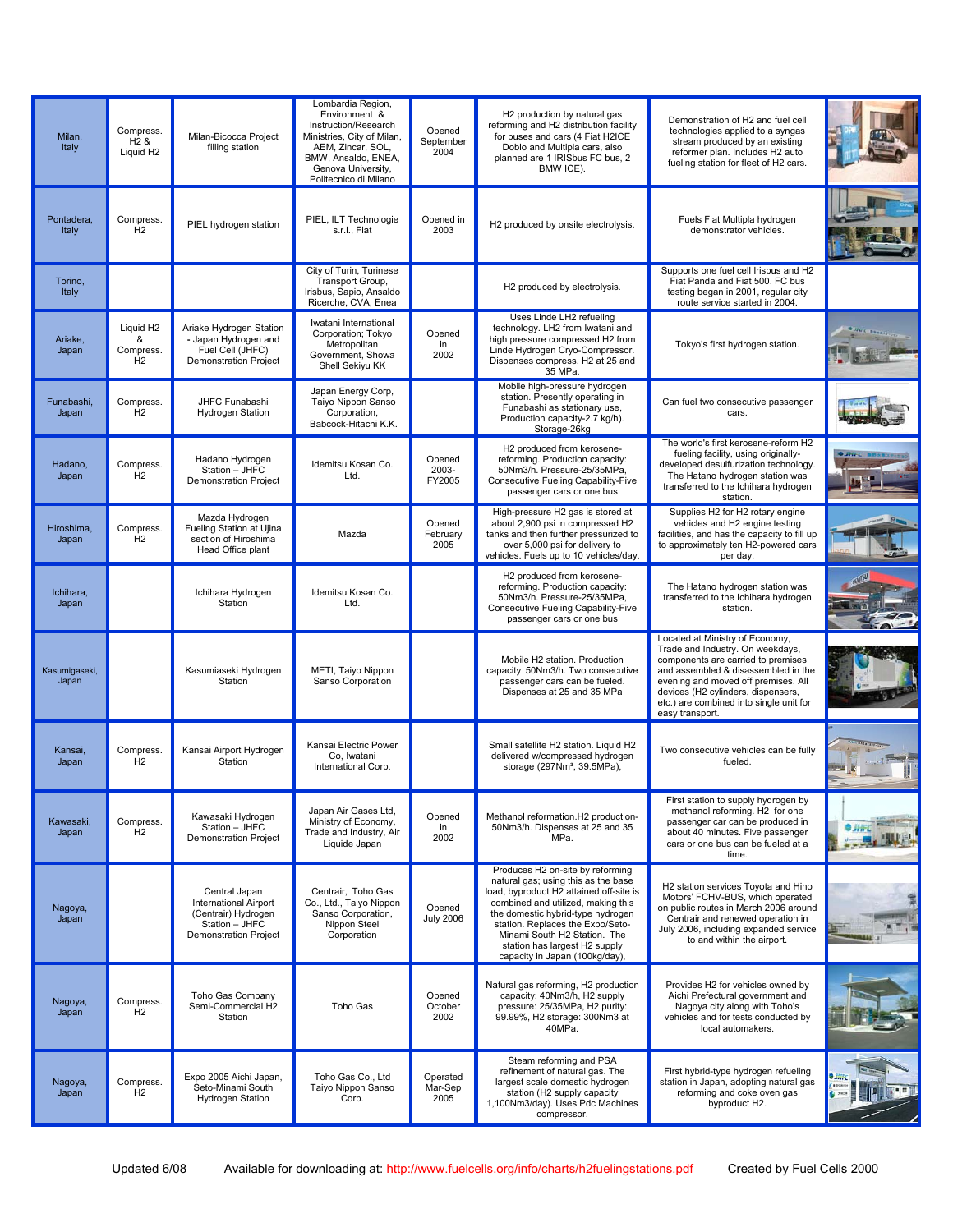| Nagoya,<br>Japan     | Compress.<br>H2           | The Expo 2005 Aichi<br>Japan, Seto-Kita North<br><b>Hydrogen Station</b>                                 | Nippon Steel, Taiyo<br>Nippon Sanso<br>Corporation                                                                                                              | Operated<br>Mar-Sep<br>2005           | Off-site H2 station that conveys by<br>trailer byproductH2, obtained by<br>refining coke oven gas generated at<br>Nippon Steel's Nagoya steel mill.<br>Uses Pdc Machines compressor.                                                                                                 | Quick refilling with controlled rise in<br>fuel canister temperature is possible<br>for fuel cell buses.                                                                                                                                                          |                           |
|----------------------|---------------------------|----------------------------------------------------------------------------------------------------------|-----------------------------------------------------------------------------------------------------------------------------------------------------------------|---------------------------------------|--------------------------------------------------------------------------------------------------------------------------------------------------------------------------------------------------------------------------------------------------------------------------------------|-------------------------------------------------------------------------------------------------------------------------------------------------------------------------------------------------------------------------------------------------------------------|---------------------------|
| Osaka,<br>Japan      | Compress.<br>H2           | <b>WE-NET Hydrogen</b><br>Refueling Station                                                              |                                                                                                                                                                 | Opened<br>February<br>2002            | H2 produced by natural gas<br>reforming.                                                                                                                                                                                                                                             | Japan's first H2 station. PEMFC<br>vehicle demonstration by<br>WE-NET.                                                                                                                                                                                            |                           |
| Ome,<br>Japan        | Compress.<br>H2           | Ome Hydrogen Station                                                                                     | Babcock-Hitachi K.K.,<br>ENAA, Nippon Sanso<br>Corp., QuestAir                                                                                                  | Opened<br>December<br>2003            | Vehicle-mounted. Natural-gas<br>reforming. H2 production rate<br>30Nm3/h. Two consecutive<br>passenger cars can be fueled.                                                                                                                                                           | Vehicle-mounted H2 supply, can<br>travel where needed.                                                                                                                                                                                                            |                           |
| Sagamihara,<br>Japan | Compress.<br>H2           | Sagamihara Station                                                                                       | Kurita Water Industries<br>Ltd., Sinanen Co., Ltd.,<br>Itochu Enex Co., Ltd.                                                                                    | Opened<br>in<br>2003                  | Receives H2 from trucks - a H2<br>generator and compressor are<br>mounted as the mobile production<br>facilities. Uses Pdc Machines<br>compressor. H2 production by water<br>electrolysis-30Nm3/h. Consists only<br>of a gas storage unit and dispenser<br>as the receiving station. | First station installed at an existing LP<br>gas station supplying fuel to fleets of<br>cabs and other low-pollution vehicles.<br>Five passenger cars or one bus can<br>be fueled at a time.                                                                      | ■■のコンスのコンステーション           |
| Senju,<br>Japan      | Compress.<br>H2           | Senju Hydrogen Station<br>- JHFC Demonstration<br>Project                                                | Tokyo Gas Co., Ltd,.<br>Taiyo Nippon Sanso<br>Corporation, QuestAir                                                                                             | Opened<br>In<br>2002                  | Steam reforming of LPG (mixed<br>butane and propane) and PSA<br>refinement. Uses Pdc Machines<br>compressor. H2 production rate-<br>50Nm3/h. Dispenses 25 and 35<br>MPa.                                                                                                             | H2 sufficient for one passenger car<br>can be produced in about 40 minutes.                                                                                                                                                                                       | <b>OUNTS ETGARAT-VANS</b> |
| Takamatsu,<br>Japan  | Compress.<br>H2           | We-NET Hydrogen<br><b>Refueling Station</b>                                                              | Nippon Sanso<br>Corporation                                                                                                                                     | Opened<br>February<br>2002            | H2 produced by natural gas<br>reforming using PEM electrolyzer,<br>30Nm3/hr. Dispenses 35MPaG and<br>25MPaG w/ fast fueling                                                                                                                                                          | PEMFC vehicle demonstration by<br>WE-NET.                                                                                                                                                                                                                         |                           |
| Tokai,<br>Japan      | Compress.<br>H2           | Toho Gas Research<br>Laboratory hydrogen<br>station                                                      | Toho Gas Co.                                                                                                                                                    | Opened<br>October<br>2002             | H2 produced by natural gas<br>reforming, capacity of 50 Nm3/hr.                                                                                                                                                                                                                      | Located at Toho Gas Co.'s research<br>laboratory in Aichi Prefecture                                                                                                                                                                                              |                           |
| Tokyo,<br>Japan      | Compress.<br>H2           | Ministry of Economy,<br>Trade and Industry<br>mobile hydrogen station<br>- JHFC Demonstration<br>Project | Taiyo Nippon Sanso<br>Corporation, Tokyo<br>Gas, Senju                                                                                                          |                                       | H2 source: off-site H2 cylinders.<br>Compact components which can be<br>transported by truck. Direct refueling<br>by a compressor (50Nm <sup>3</sup> /hr). Easy-to<br>perform operational control and<br>various safeguards. Dispenses<br>35MPaG and 25MPaG w/ fast fueling          | Mobile station located at Ministry of<br>Economy, Trade and Industry. Can<br>supply H2 to vehicles which are<br>outside the area covered by fixed H2<br>stations or temporarily back up a fixed<br>H <sub>2</sub> station.                                        |                           |
| Tokyo,<br>Japan      | LH <sub>2</sub><br>&LCGH2 | Showa Shell Hydrogen<br>Station - JHFC<br><b>Demonstration Project</b>                                   | Iwatani Intl. Corp.,<br><b>Tokvo Metropolitan</b><br>Government, Showa<br>shell Sekiyu KK, Linde                                                                | Opened<br>April<br>2003               | Linde delivered the core components<br>for liquid and gaseousH2.                                                                                                                                                                                                                     |                                                                                                                                                                                                                                                                   |                           |
| rakusnima,<br>Japan  |                           | Yakushima Hydrogen<br>Station                                                                            | Kagoshima University,<br><b>United Nations</b><br>University, Toyohashi<br>University of<br>Technology and<br>Kanagawa University,<br>Honda, Yakushima<br>Denko | Opened in<br>2004                     | PEM electrolyzer supplies Series<br>100E H2 fueler powerd from<br>hydroelectric generator-100%<br>renewable.                                                                                                                                                                         | The Yakushima H2 Station research<br>project for establishing a sustainable<br>society in Yakushima. The station was<br>constructed by the U J-R team on<br>grounds next to a market - both<br>owned and run by Yakushima Denko.<br>Supplies fuel to a Honda FCX. |                           |
| Yokohama.<br>Japan   | Compress.<br>H2           | Yokohama-Asahi<br>Hydrogen Station -<br>JHFC Demonstration<br>Project                                    | Nippon Oil Corporation,<br>Ministry of Economy,<br>Trade and Industry                                                                                           | Opened<br>in<br>2002                  | Naphtha reformation, uses Pdc<br>Machines compressor. H2 production<br>rate- 50Nm3/h. Dispenses 25 and<br>35 MPa.                                                                                                                                                                    | H2 sufficient for one passenger car<br>can be produced in about 40 minutes.                                                                                                                                                                                       |                           |
| Yokohama,<br>Japan   | Compress.<br>H2           | Yokohama-Daikoku<br>Hydrogen Station (JHFC<br>Park) - JHFC<br><b>Demonstration Project</b>               | Cosmo Oil Co., Ltd.,<br>Ministry of Economy,<br>Trade and Industry                                                                                              | Opened<br>March<br>2003               | Steam reforming of desulfurized-gas.<br>Uses Pdc Machines compressor. H2<br>production-30Nm3/h. Dispenses 25<br>and 35 MPa.                                                                                                                                                          | H2 for one car can be produced in<br>about 60 min. Five consecutive<br>vehicles can be fueled (5<br>minutes/vehicle).                                                                                                                                             |                           |
| Yokohama,<br>Japan   | Compress.<br>H2           | Yokohama-Tsurumi<br>Hydrogen Station -<br>JHFC Demonstration<br>Project                                  | Tsurumi Soda Co. Ltd.<br>Iwatani International<br>Corporation                                                                                                   | Operated<br>August<br>2002-<br>FY2006 | Byproduct H2 (brine electrolysis)<br>produced off-site at Tsurumi Soda<br>Co. Ltd. is fueled into fuel cell<br>vehicles through a trailer.                                                                                                                                           | Next to this station is a showroom and<br>garage for fuel cell vehicles, managed<br>by the Japan Automobile Research<br>Institute.                                                                                                                                | <b>CENSIVES</b>           |
| City of<br>Luxemburg | Compress.<br>H2           | <b>CUTE Bus</b><br>Demonstration hydrogen<br>fueling station                                             | Shell Hydrogen, Air<br>Liquide, Ville de<br>Luxembourg VdL                                                                                                      | Opened<br>October<br>2003             | Shell Hydrogen/Air Liquide delivered<br>H <sub>2</sub> .                                                                                                                                                                                                                             | Station is located at Luxemburg's<br>main bus depot. Supplies fuel to 3<br>DaimlerChrysler Citaro fuel cell buses.                                                                                                                                                |                           |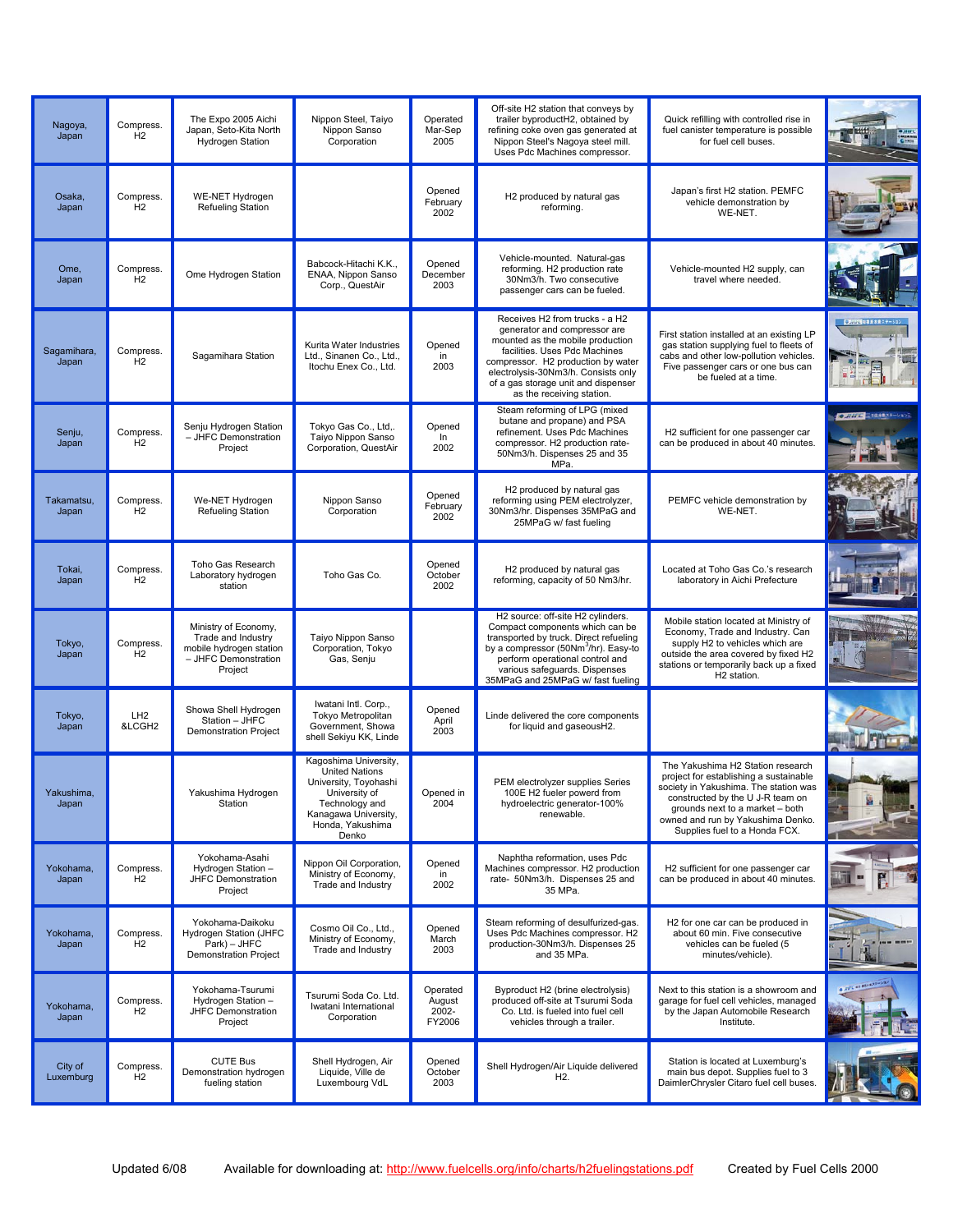| Amsterdam,<br><b>The</b><br><b>Netherlands</b> | Compress.<br>H <sub>2</sub>                                      | <b>CUTE Bus</b><br>Demonstration and H2<br>fueling station                                                  | Shell Hydrogen,<br>DaimlerChrysler, GVB,<br>Dienst Milieu en<br>Bouwtoezicht,<br>HoekLoos, NOVEM.<br>Nuon                            | Opened<br>November<br>2003   | Stuart Energy provided SES<br><b>Hydrogen Generation Modules</b><br>generate 60 Nm/h of H2 (>120<br>kg/dav). Uses IMET <sup>®</sup> powered water<br>electrolyzer. Hoekloos (a Linde Co.)<br>delivers compressed H2.                                         | Located at the GVB bus station.<br>supports three DaimlerChrysler Citaro<br>fuel cell buses. Dispenses 40 kg of H2<br>in about 10 minutes.                                                                                 |  |
|------------------------------------------------|------------------------------------------------------------------|-------------------------------------------------------------------------------------------------------------|--------------------------------------------------------------------------------------------------------------------------------------|------------------------------|--------------------------------------------------------------------------------------------------------------------------------------------------------------------------------------------------------------------------------------------------------------|----------------------------------------------------------------------------------------------------------------------------------------------------------------------------------------------------------------------------|--|
| Petten,<br>The<br>Netherlands                  | Compress.<br>H <sub>2</sub>                                      | Energy Research Center<br>(ECN) hydrogen station                                                            | ECN, Air Products                                                                                                                    | Opened<br>October<br>2006    | Uses Air Products' H2 filling station.<br>H2 derived from natural gas. The<br>station has a stock of about 1,600<br>litres (two 800-litre packages) stored<br>at relatively low pressure (200 bar                                                            | Will fuel ECN's H2 hydroGEM vehicle.<br>It takes five to ten minutes to fill the<br>HydroGEM's hydrogen tank.                                                                                                              |  |
| Grenland/<br>Porsgrunn,<br>Norway              | Compress.<br>H <sub>2</sub>                                      | <b>HvNor Grenland</b><br>hydrogen station                                                                   | Zero, Telemark<br>Fylkeskommune,<br>Miljobil Grenland,<br>Hogskolen I Telemark,<br>GassTEK, Hydro                                    | Opened<br>June<br>2007       | H2 produced from chlorine<br>production. Compressor-4 to 500<br>bar. Capacity: 60 Nm3/h. HP<br>storage-500 bar. Hydro's fuel<br>dispenser filling time 1-2 min (cars)                                                                                        | Part of HyNor's Hydrogen Road<br>between Oslo and Stavanger. Fuels 9<br>cars.                                                                                                                                              |  |
| Stavanger,<br>Norway                           | Compress.<br>H <sub>2</sub> , HCN <sub>G</sub><br>Natural<br>Gas | HyNor Stavangar<br>hydrogen station                                                                         | Stavangar Kommune,<br>RF, Rogaland<br>Fylkeskommune,<br>Energyiparken, Statoil,<br>Lyse, Rogaland Taxi                               | Opened<br>August<br>2006     | H2 from natural gas-reforming, CO2<br>capture. Multiple fuels will be<br>available: 700 bar H2, 350 bar H2,<br>200 bar HCNG, 200 bar NG. H2 to<br>be transported by pipeline from<br>industrial hydrogen plant in Rafnes.                                    | Integrated in public filling station.<br>Available 24/7. Will fuel a Mazda RX-8<br>Hydrogen RE vehicle. Other car and<br>bus demonstrations being planned.<br>Part of HyNor's Hydrogen Road<br>between Oslo and Stavanger. |  |
| Porto,<br>Portugal                             | Compress.<br>H <sub>2</sub>                                      | <b>CUTE Bus</b><br>Demonstration and H2<br>fueling station                                                  | BP, Linde                                                                                                                            | Opened<br>late<br>2003       | Centralized H2 gas production from<br>natural gas using electrolysis.<br>Transported by road tanker to bus<br>depot refueling site and<br>compressed/stored on-site Uses<br>Linde High Booster Compressor<br>System for high pressure H2.                    | Filling station is installed at the bus<br>depot. Supports 3 fuel cell buses.                                                                                                                                              |  |
| Singapore                                      | Compress.<br>H <sub>2</sub>                                      | BP Singapore Hydrogen<br><b>Fueling Station</b>                                                             | BP, Air Liquide,<br>SOXAL                                                                                                            | Opened<br>December<br>2005   | On-site H2 production via electrolysis<br>using technology by Singapore<br>Oxygen Air Liquide (SOXAL). Uses<br>Pdc Machines compressor.                                                                                                                      | World's first H2 facility designed to be<br>a totally unmanned, stand alone<br>operation. Supports DaimlerChrysler<br>F-Cell FCVs. Part of SINERGY<br>Project (Singapore Initiative in Energy<br>Technology).              |  |
| Singapore                                      | Compress.<br>$H2$ &<br>Convent.<br>fuel                          | BP Singapore Hydrogen<br><b>Fueling Station</b>                                                             | Air Products and<br>Chemicals Inc., BP,<br>Singapore Econ. Dev.<br>Board, Min. of Env. &<br>Land Transport Auth,,<br>DaimlerChrysler | Opened<br>July<br>2004       | APCI Series 200 H2 fueling station<br>supplied by gaseous hydrogen at a<br>retail gas station. APCI electolyzer,<br>H2 reformed from natural gas. Uses<br>Pdc Machines compressor. Supplies<br>up to 70kg of compress. H2 per day<br>(~35 vehicles per day). | Supports 6 DaimlerChrysler F-Cell<br>FCVs. Located at a BP public fueling<br>station. Part of SINERGY Project<br>(Singapore Initiative in Energy<br>Technology).                                                           |  |
| Daejeon,<br>South Korea                        | Compress.<br>H <sub>2</sub>                                      | Korean Gas Technology<br>Corporation's (KOGAS)<br>Korea Institute of Energy<br>Research hydrogen<br>station | QuestAir Technologies<br>Inc., Hydrogenics                                                                                           | Opened<br>August<br>2006     | QuestAir's H-3200 will purify H2<br>produced from natural gas and will<br>be integrated into a H2 generation<br>and compression package supplied<br>by Hydrogenics.                                                                                          | The station will be capable of<br>producing 65 kg/day, sufficient<br>hydrogen to refuel approximately 20<br>fuel cell powered vehicles.                                                                                    |  |
| Seoul,<br>South Korea                          | Compress.<br>H <sub>2</sub>                                      | GS Caltex hydrogen<br>station                                                                               | MOCIE, Korea Energy<br>Management<br>Corporation, National<br>RD&D Organization for<br>Hydrogen & Fuel Cell                          | Opened in<br>October<br>2007 | H2 produced from naphtha at the<br>station and is stored in a high-<br>pressure chamber                                                                                                                                                                      | Located on the campus of Yonsei<br>University in Seoul's Shinchon<br>neighborhood.                                                                                                                                         |  |
| Songdo,<br>Incheon,<br>South Korea             | Compress.<br>H2                                                  | KOGAS Tech R&D<br>hydrogen station                                                                          | KOGAS, MOCIE                                                                                                                         | Opened in<br>2007            | H2 generated from natural gas,<br>Hydrogenics reformer. Pressure<br>Products compressor up to 5000 psig<br>(350 bar).                                                                                                                                        | Capable of fueling up to 20 FC<br>vehicles.                                                                                                                                                                                |  |
| South Korea                                    | Compress.<br>H <sub>2</sub>                                      | Hyundai Motor Company<br>Environmental<br><b>Technology Research</b><br>Center H2 fueling station           | <b>Pressure Products</b><br>Industries, Inc. & Doojin<br>Corporation                                                                 | Opened in<br>2001            | The research facility has a 700 bar,<br>10,000 psi H2 fueling station. PPI<br>two stage compressor, model<br>4V104068 designed for 6,000 psig.                                                                                                               | Supports fuel cell vehicle research<br>(Hyundai Santa Fe FCEV).                                                                                                                                                            |  |
| Barcelona,<br>Spain                            | Compress.<br>H <sub>2</sub>                                      | <b>CUTE Bus</b><br>Demonstration and H2<br>fueling station                                                  | BP, Transports<br>Metropolitans de<br>Barcelona (TMB)                                                                                | Opened<br>September<br>2003  | On-site production-solar & grid--<br>powered electrolysis. Stuart Energy<br>SES H2 Generation Modules produce<br>60 Nm/h of H2 (>120 kg/day).<br>IMET® water electrolyzer, Linde<br>High Booster Compressor System.                                          | Filling station is installed at the TMB<br>bus facilities. Supports 3 fuel cell<br>buses.                                                                                                                                  |  |
| Madrid,<br>Spain                               | Compress.<br>H <sub>2</sub>                                      | <b>CUTE Bus</b><br>Demonstration and<br>CityCell Bus<br>Demonstration H2<br>fueling station                 | Empresa Municipal de<br>Transportes de Madrid<br>(EMT), Air Liquide,<br>Natural Gas-Repsol<br>YPF                                    | Opened<br>April<br>2003      | Steam reforming of natural gas. Uses<br>Pdc Machines compressor.                                                                                                                                                                                             | Located at EMT bus facilities. Both bus<br>projects share the H2 refueling facility.                                                                                                                                       |  |
| Malmö,<br>Sweden                               | Compress.<br>H <sub>2</sub> ,<br>H <sub>2</sub> CN <sub>G</sub>  | Hydrogen station                                                                                            | Sydkraft, Stuart Energy<br>Systems, Vandenborre,<br>E.ON, Malmo Stad                                                                 | Opened<br>September<br>2003  | Stuart Energy HESf electrolyzer uses<br>energy from wind power Capacity 36<br>m <sup>3</sup> /h. Allows dual pressure<br>dispensing. Dispenser incorporates<br>H2 & natural gas mixing system.<br>Generates 700 Nm3/day, enough for<br>about 25 cars.        | Sweden's first H2 station Serves<br>buses running on hythane gas (8%).<br>There are plans for more hythane<br>vehicles and possible one H2 vehicle<br>in a near future.                                                    |  |
| Stockholm,<br>Sweden                           | Compress.<br>H2                                                  | <b>CUTE Bus</b><br>Demonstration and H2<br>fueling station                                                  | SL Stockholm,<br>Busslink, Stad<br>Stockholm, Fortum,<br><b>Birka Energie</b>                                                        | Opened<br>November<br>2003   | Stuart Energy's Hydrogen Energy<br>Station for vehicle fueling, uses Pdc<br>Machines compressor. Central<br>Hydro-powered electrolysis, then<br>transported to fueling site. H2 from<br>certified "green" sources.                                           | Supplies H2 fuel to 3 fuel cell buses.                                                                                                                                                                                     |  |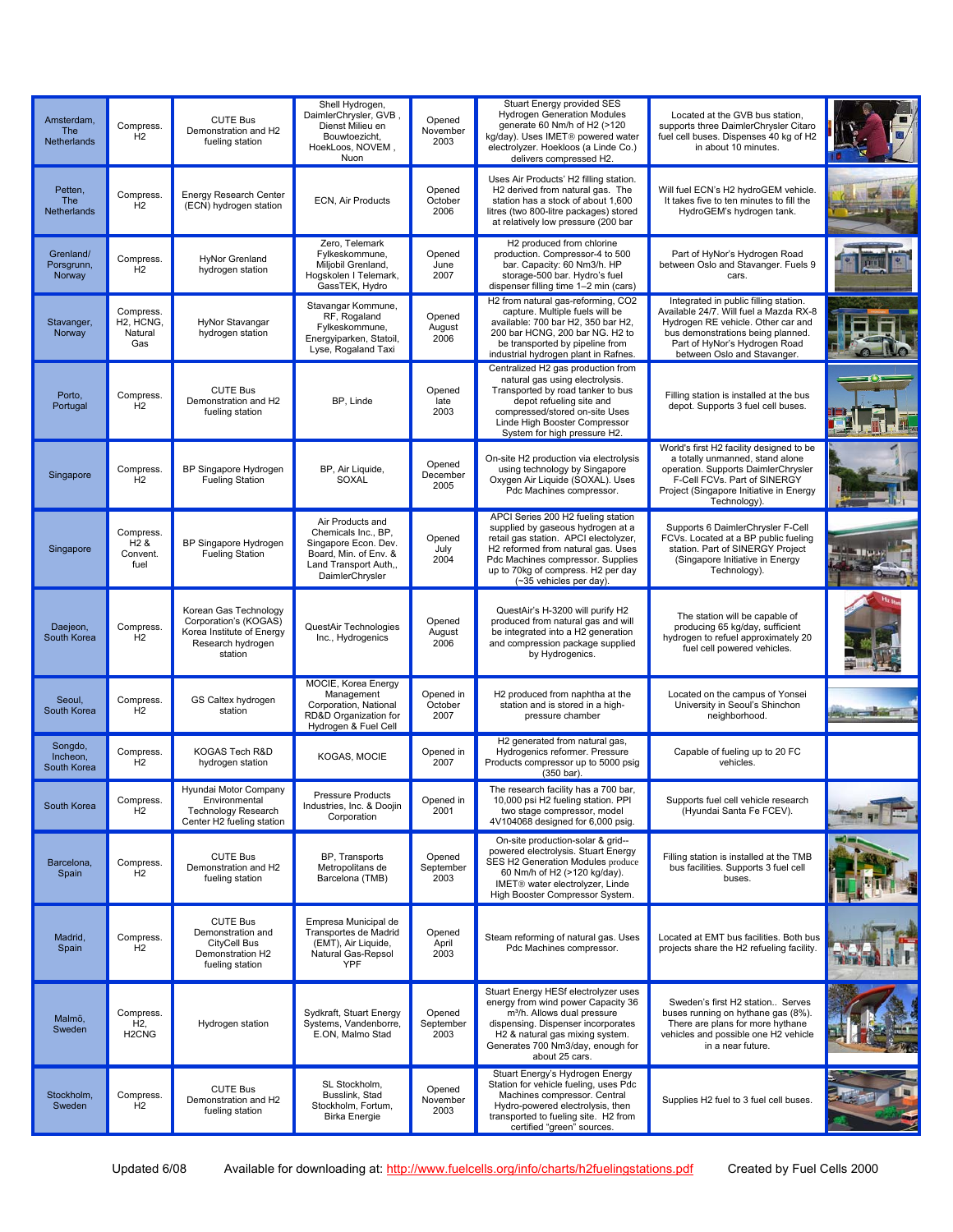| Basel,<br>Switzerland            | Gaseous<br>H <sub>2</sub>   | HyStation H2 fueling<br>station                            | Messer/SL Gas,<br>ESORO AG  | Shown in<br>October<br>2002 | Used a cluster of pressurised tanks<br>supplied the service station with up<br>to 180 Nm3 of gaseous H2.                                                                                                           | Showcased at the international Reach<br>2002 trade fair in Basel. Fueled<br>ESORO's HyCar fuel cell car.          |  |
|----------------------------------|-----------------------------|------------------------------------------------------------|-----------------------------|-----------------------------|--------------------------------------------------------------------------------------------------------------------------------------------------------------------------------------------------------------------|-------------------------------------------------------------------------------------------------------------------|--|
| Tao-Yuan.<br>Taiwan              |                             | May-Chong Energy<br>hydrogen station                       | ZTek                        | Opened in<br>2004           | Uses ZTek's H2 station with a<br>HPSR-2000H reformer.                                                                                                                                                              | H2 supply for FC vehicles.                                                                                        |  |
| Birmingham,<br>United<br>Kingdom |                             | University of<br>Birmingham hydrogen<br>station            | University of<br>Birmingham | Opened<br>April<br>2008     | Air Products Series 100 fuelling<br>station. H2 fuel is produced from<br>renewable energy.                                                                                                                         | The university will have a fleet of 5 FC<br>cell vehicles, made by Microcab<br>Industries Limited.                |  |
| London,<br>United<br>Kingdom     | Compress.<br>H <sub>2</sub> | <b>CUTE Bus</b><br>Demonstration and H2<br>fueling station | <b>BP</b>                   | Opened<br>May<br>2005       | BP developed fueling infrastructure.<br>H <sub>2</sub> is dispensed gaseous (into the<br>buses), but is transported liquid by<br>tanker (from Belgium/Luxemburg)<br>and then stored in liquid form<br>underground. | The buses fill up with H2 at a normal<br>retail station, adjacent to the BP<br>Connect site at Hornchurch. Essex. |  |

## **Planned Hydrogen Fueling Stations**

| Location                         | Fuel            | Project                                                                | <b>Partners</b>                                                                                                                                                                                       | <b>Dates</b>                           | <b>H2 Production Technique</b>                                                                                                                                                                                                                              | <b>Specifics/Comments</b>                                                                                                                                                                                                             | Picture |
|----------------------------------|-----------------|------------------------------------------------------------------------|-------------------------------------------------------------------------------------------------------------------------------------------------------------------------------------------------------|----------------------------------------|-------------------------------------------------------------------------------------------------------------------------------------------------------------------------------------------------------------------------------------------------------------|---------------------------------------------------------------------------------------------------------------------------------------------------------------------------------------------------------------------------------------|---------|
| Chena Hot<br>Springs,<br>Alaska  | Compress.<br>H2 | Chena Hot Sprints<br>Resort hydrogen station                           |                                                                                                                                                                                                       |                                        | H2 will be generated via electrolyzer<br>from power produced by the resort's<br>two geothermal plants.                                                                                                                                                      | Ground-breaking for the start of<br>station construction during Aug 2007.                                                                                                                                                             |         |
| Arcata,<br>California            | Compress.<br>H2 | Schatz Energy<br>Research Center at<br>Humboldt State<br>University    | <b>Schatz Energy</b><br>Research Center,<br>Humboldt State<br>University, Chevron<br><b>Technology Ventures,</b><br>Caltrans, North Coast<br><b>Unified Air Quality</b><br><b>Management District</b> | To be<br>opened in<br>2007             | Station will produce H2 by<br>electrolysis, compress, and store on-<br>site. Will be able to deliver 2.3 kg<br>H2/day with storage capacity of 12<br>kg at 1,200 psi. Industry standard H2<br>dispenser with temperature<br>compensated fills to 5,000 psi. | Will support an H2-powered Toyota<br>Prius for two-yr. demo. Will be located<br>by Humboldt State University's Plant<br>Operations yard. Future plans to<br>develop an H2 power park using<br>renewable gas from a local landfill.    |         |
| Barstow.<br>California           |                 | Hythane station                                                        | City of Barstow,<br>Hythane Co.                                                                                                                                                                       |                                        | H2/CNG mixture                                                                                                                                                                                                                                              | MOU signed. Will convert the existing<br>natural gas fueling station into an<br>"Energy Station" offering natural gas,<br>H2, Hythane and integrate Hythane<br>into existing natural gas vehicle fleet.                               |         |
| Camp<br>Pendleton.<br>California |                 | Camp Pendleton<br>hydrogen station                                     | U.S. Navy. ZTek                                                                                                                                                                                       | To be<br>opened in<br>2007             | Uses Air Products' HF-60 mobile<br>hydrogen fueler. Steam methane<br>reformer for hydrogen generation-<br>produces 30 kg/day. 60 kg of H2<br>storage. Dispensing-5,000 psi.                                                                                 | Accessible from the I-5 freeway. To<br>encourage shared usage, station is<br>deliberately located outside the<br>quarded Camp Pendleton.                                                                                              |         |
| Emeryville,<br>California        | Compress.<br>H2 | AC Transit hydrogen<br>fueling Station                                 | AC Transit, Avalence<br>LLC.                                                                                                                                                                          |                                        | Solar powered electrolyzer to<br>generate H2 using Avalence 10<br>kg/day electrolyzer with integrated<br>compression to 5,000 psi. 20 kg H2<br>storage.                                                                                                     | Will support AC Transit's three 40' fuel<br>cell buses, 10 Kia & Hyundai H2FCV<br>(HMC Tucson SUV and KMC<br>Sportage sedan)                                                                                                          |         |
| Lake Tahoe.<br>California        |                 | Lake Tahoe hydrogen<br>station                                         | U.S. DOE, HFU, Air<br>Products, Honda,<br>Toyota, Nissan, BMW,<br>GM, Fuel Cell Energy,<br>DaimlerChrysler,<br>SCAQMD, Shell<br>Hydrogen, UC Irvine,<br>ConocoPhillips                                |                                        | Will employ a new liquid delivery<br>concept                                                                                                                                                                                                                | Will test H2 cars in the colder<br>temperatures of the<br>Lake Tahoe Basin.                                                                                                                                                           |         |
| Menlo Park.<br>California        |                 | <b>Menlo Park Station</b>                                              | <b>Distributed Energy</b><br>Systems.<br>San Mateo County                                                                                                                                             | To be<br>opened in<br>2007             |                                                                                                                                                                                                                                                             |                                                                                                                                                                                                                                       |         |
| Port<br>Hueneme.<br>California   | Compress.<br>H2 | Port Hueneme hydrogen<br>station                                       | <b>Naval Facilities</b><br><b>Engineering Service</b><br>Center, Marine Corps<br>Southwest Region<br><b>Fleet Transportation</b>                                                                      | To be<br>opened in<br>February<br>2008 | Will employ onsite H2 production<br>from natural gas.                                                                                                                                                                                                       | Will be the Navy's first compressed<br>H <sub>2</sub> station.                                                                                                                                                                        |         |
| Sacramento.<br>California        |                 | Sacramento Municipal<br>Utility District (SMUD)<br>BP hydrogen station | SMUD, BP                                                                                                                                                                                              | To be<br>opened in<br>late 2007        | H2 to be generated from solar array.<br>Will use a Pdc compressor.                                                                                                                                                                                          | Station will not be open to the public-<br>limited to use by SMUD and State of<br>California fuel cell vehicles (Ford and<br>DaimlerChrysler). Approximately two<br>to three vehicles a day are expected<br>to refuel at the facility |         |
| Sacramento.<br>California        |                 | Sacramento Airport<br>hydrogen station                                 | BP. Ford                                                                                                                                                                                              |                                        |                                                                                                                                                                                                                                                             |                                                                                                                                                                                                                                       |         |
| San Carlos.<br>California        | Compress.<br>H2 | San Carlos Station                                                     |                                                                                                                                                                                                       | To be<br>opened by<br>Spring<br>2008   | Temporary H2 refueler.                                                                                                                                                                                                                                      |                                                                                                                                                                                                                                       |         |
| San<br>Francisco,                |                 | San Francisco Airport<br>Station                                       | San Mateo County                                                                                                                                                                                      | <b>TBD</b>                             |                                                                                                                                                                                                                                                             |                                                                                                                                                                                                                                       |         |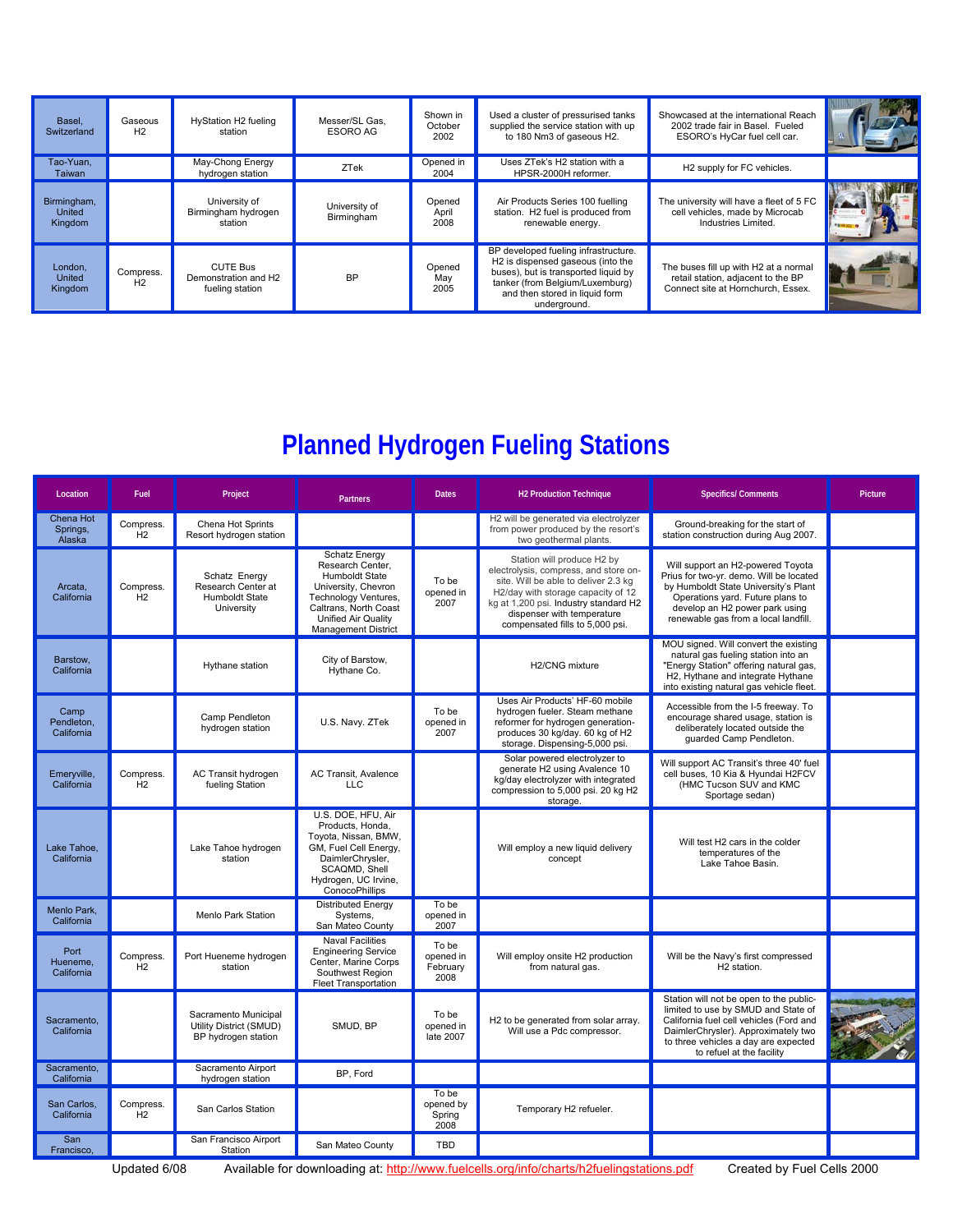| California                                                   |                                                |                                                                                             |                                                                                                                               |                                  |                                                                                                                                                                                                                                                      |                                                                                                                                                                                                                                                                                                 |  |
|--------------------------------------------------------------|------------------------------------------------|---------------------------------------------------------------------------------------------|-------------------------------------------------------------------------------------------------------------------------------|----------------------------------|------------------------------------------------------------------------------------------------------------------------------------------------------------------------------------------------------------------------------------------------------|-------------------------------------------------------------------------------------------------------------------------------------------------------------------------------------------------------------------------------------------------------------------------------------------------|--|
| Santa<br>Monica,<br>California                               |                                                | West Los Angeles Shell<br>Station                                                           | Shell                                                                                                                         | To be<br>opened<br>June 2008     | H2 to be produced onsite.                                                                                                                                                                                                                            |                                                                                                                                                                                                                                                                                                 |  |
| South Lake<br>Tahoe,<br>California                           |                                                | South Lake Tahoe<br>Station                                                                 | Air Products                                                                                                                  | <b>TBD</b>                       |                                                                                                                                                                                                                                                      |                                                                                                                                                                                                                                                                                                 |  |
| Torrance,<br>California                                      | Compress.<br>H2                                | <b>Torrance Station</b>                                                                     | Air Products, Toyota,<br>SCAQMD, TBD                                                                                          |                                  | CGH2 @ 350 bar, 700 bar. Pressure<br>swing absorption system will purify<br>the pipeline-grade H2 to the higher<br>fuel purity level required by the fuel<br>cell vehicle manufacturers. Will use a<br>Pdc compressor. Dispenser - AP<br>Series 200. | APCI owns/operates 17-mi of H2<br>pipeline - station will utilize the<br>pipeline system to deliver H2 to the<br>fueling site. Several FC vehicle<br>manufacturers are headquartered<br>near the proposed H2 station. Will<br>Provide multiple-fleet and public<br>access & lower price for H2. |  |
| Westwood,<br>California                                      | Compress.<br>H2                                | UCLA hydrogen station                                                                       | UCLA, CaH2Net                                                                                                                 | To be<br>opened in<br>2007       | Steam methane reformer. CGH2 @<br>350 bar. Will be able to fuel 25<br>cars/day.                                                                                                                                                                      | Will support two Daimler Chrysler F-<br>Cell vehicles. Capable of fueling 25<br>cars/day                                                                                                                                                                                                        |  |
| Westminster,<br>California                                   |                                                | <b>Westminster Station</b>                                                                  |                                                                                                                               | To be<br>opened in<br>2007       | HF-150 Mobile Refueler, 150 kg<br>storage capacity.                                                                                                                                                                                                  |                                                                                                                                                                                                                                                                                                 |  |
| Fort Collins,<br>Colorado                                    | Compress.<br>H <sub>2</sub> and<br><b>HCNG</b> | South Transfort fueling<br>station                                                          | City of Fort Collins,<br>Colorado State,<br>Hydrogen Components<br>Inc.                                                       | To be<br>opened in<br>2008       | Will dispense hydrogen and Hythane<br>(H2/CNG mix) using a Hydrofiller 175<br>H2 fuel generator by Avalence. Will<br>generate H2 onsite with an<br>electrolyzer.                                                                                     | Will fuel one CNG-powered minibus<br>(which can also operate using<br>Hythane), 3-4 more buses on order.                                                                                                                                                                                        |  |
| Cape<br>Canaveral,<br>Florida                                |                                                | Kennedy Space Center<br>hydrogen station                                                    |                                                                                                                               |                                  | Generation capacity of <60 gge/day.                                                                                                                                                                                                                  | Will support a fleet of two shuttle<br>buses.                                                                                                                                                                                                                                                   |  |
| Orlando.<br>Florida                                          | Compress<br>H2                                 | Progress Energy<br>Operations Center                                                        | Chevron                                                                                                                       |                                  | On-site methane reformer will<br>convert natural gas to H2.<br>Generation capacity of 100 kg<br>H2/day. Storage capacity of 325 kg<br>H2 at a maximum of 7,000 psi.                                                                                  | Designed to support a fleet of four<br>Ford V-10 E-450 ICE shuttle buses.<br>That will transport employees around<br>Orlando Int'l. Airport and the Orange<br>County Convention Center.                                                                                                         |  |
| Orlando,<br>Florida                                          |                                                | <b>Hydrogen Station</b>                                                                     |                                                                                                                               |                                  | Generation capacity of <120<br>gge/day.                                                                                                                                                                                                              | To be located on International Drive.<br>Will support a fleet of four shuttle<br>buses.                                                                                                                                                                                                         |  |
| Chicago,<br><b>Illinois</b>                                  |                                                |                                                                                             | City of Chicago, Gas<br><b>Technology Institute</b><br>(GTI)                                                                  |                                  | Ethanol-to-H2 station.                                                                                                                                                                                                                               | Will be world's first ethanol-hydrogen<br>station. Will supply fuel for Chicago-<br>based Ford H2 ICE vehicles.                                                                                                                                                                                 |  |
| Detroit,<br>Michigan                                         |                                                | Hydrogen station to be<br>located near Detroit<br>Metropolitan Airport                      | BP, Ford Motor Co.                                                                                                            |                                  |                                                                                                                                                                                                                                                      | Will fuel demonstration fleet of Ford<br>Focus FCVs                                                                                                                                                                                                                                             |  |
| <b>Grand Blanc</b><br>Township,<br>Michigan                  |                                                | Hydrogen station                                                                            | MTA, Kettering<br>University, Michigan<br><b>State University</b>                                                             | To be<br>opened in<br>early 2009 |                                                                                                                                                                                                                                                      | Will fuel Michigan Transportation<br>Authority fuel cell buses.<br>Groundbreaking in February 2008.                                                                                                                                                                                             |  |
| Selfridge,<br>Michigan                                       |                                                | Selfridge Air National<br>Guard Base                                                        | Chevron Technology<br>Ventures, U.S.<br>Department of Energy                                                                  |                                  | On-site steam methane reformer to<br>convert natural gas to H2. Will<br>generate up to 80 kg H2/day.<br>Storage capacity-315 kg/H2 at a<br>maximum of 7,000 psi. Hydrogen<br>dispensing at 5,000 psi.                                                | Station will be for demonstration<br>purposes only, supporting fleet of light<br>duty vehicles.                                                                                                                                                                                                 |  |
| <b>New York</b>                                              |                                                |                                                                                             | Plua Power, APCI.<br>State of New York,<br><b>Homeland Energy</b>                                                             |                                  | H2 generated and dispensed by Plug<br>Power's GenSite product with added<br>fueling capability provided by an Air<br>Products HF-150 mobile refueler.<br>Will use a Pdc compressor.                                                                  | Will be used by two Honda FCX fuel<br>cell vehicles being leased by the State<br>of New York.                                                                                                                                                                                                   |  |
| <b>New York</b><br>City,<br><b>New York</b>                  |                                                | White Plains hydrogen<br>station                                                            | General Motors, Shell<br>Hydrogen, Proton<br><b>Energy Systems</b>                                                            |                                  | Will be a portable H2 fueling module<br>sited at an existing Shell gasoline<br>station in the metropolitan New York<br>area. Will use a PEM electrolyzer<br>that can produce 12 kg H2/day. Will<br>use a Pdc compressor.                             | Will support a future fleet of GM H2<br>fuel cell vehicles.                                                                                                                                                                                                                                     |  |
| <b>Western New</b><br>York state                             |                                                |                                                                                             | American Wind, State<br>of New York                                                                                           |                                  |                                                                                                                                                                                                                                                      | American Wind to construct regional<br>H2 station in western NY.                                                                                                                                                                                                                                |  |
| North<br>Carolina                                            |                                                | <b>Advanced Vehicle</b><br>Research North Carolina<br>hydrogen station                      | <b>Gold Leaf Foundation</b>                                                                                                   |                                  |                                                                                                                                                                                                                                                      |                                                                                                                                                                                                                                                                                                 |  |
| Minot,<br>North Dakota                                       | Compress.<br>H2                                | State University's North<br>Central Research<br><b>Extension Center</b><br>hydrogen station | Hydrogenics, Basin<br><b>Electric Power</b><br>Cooperative, Central<br>Power Electric                                         |                                  | Electrolyzer-based H2 refueling<br>station. Will use electricity from a<br>wind power resource to produce H2<br>from water. Electrolyzer will be<br>installed in late 2006.                                                                          | Will be used to demonstrate a<br>linkage between wind power and<br>vehicle refueling. Will fuel 3 H2-<br>powered internal combustion engine<br>pick-up trucks.                                                                                                                                  |  |
| Columbia,<br>South<br>Carolina                               | Compress.<br>H <sub>2</sub>                    |                                                                                             | S.C. Research<br>Authority, city of<br>Columbia                                                                               | To be<br>opened in<br>Feb 2009   | Bulk liquid H2 will be delivered to the<br>station, which will be stored and<br>converted to gaseous H2.                                                                                                                                             | Will service a hybrid fuel cell-electric<br>bus that will serve the Univ. of SC and<br>a fleet of H2 cars.                                                                                                                                                                                      |  |
| Austin,<br>Texas                                             | Compress.<br>H2                                | Hydrogen fueling station                                                                    | University of Texas,<br>Austin, GTI, GreenField<br>Compression, TCEQ,<br>US DoT, Texas State<br>Energy Conservation<br>Office |                                  | Will generate H2 onsite from natural<br>gas and compressed/stored on site.                                                                                                                                                                           | Will support a fuel cell-hybrid shuttle<br>bus and other H2 vehicles planned in<br>the Austin area. To be located at the<br>J.J. Pickle Research Center                                                                                                                                         |  |
| Charlotte-<br>town,<br>Prince<br>Edward<br>Island,<br>Canada |                                                | Prince Edward Island<br>Wind-Hydrogen Village<br>H <sub>2</sub> station                     | Hydrogenics, Prince<br><b>Edward Island Energy</b><br>Corporation, industry<br>and government<br>partners                     |                                  |                                                                                                                                                                                                                                                      | Will support up to 3 full-service H2<br>shuttle buses, fuel cell utility vehicles<br>and a hydrogen-powered tour boat.                                                                                                                                                                          |  |
| Whistler,<br><b>British</b><br>Columbia,                     |                                                | Hydrogen station                                                                            | Air Liquide, BC Transit                                                                                                       |                                  | Will use a Pdc compressor.                                                                                                                                                                                                                           | Will support a fleet of hydrogen-<br>powered transit buses.                                                                                                                                                                                                                                     |  |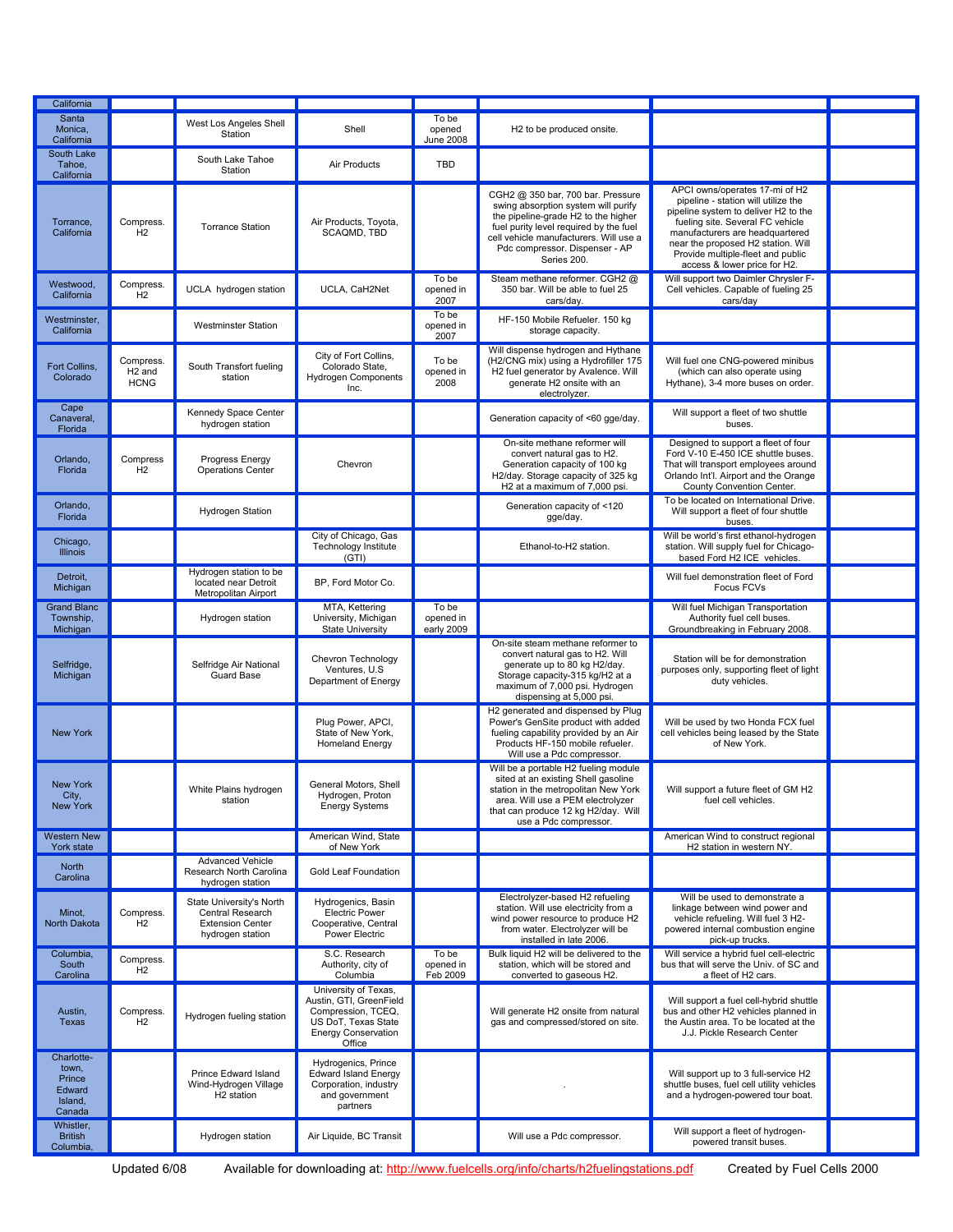| Langford,<br><b>British</b><br>Will support a fleet of hydrogen-<br>Air Liquide, BC Transit<br>Hydrogen station<br>Columbia,<br>powered transit buses.<br>Canada<br><b>Beijing Lnpower Sources</b><br>Beijing Lnpower<br>Co, Ltd. hydrogen<br>China<br>Will supply 7,200 Nm3/day H2.<br>Sources, Co., Ltd.<br>station<br><b>Tsinghua University</b><br>Beijing,<br><b>Tsinghua University</b><br>Will supply 2,000 Nm3/day H.2<br>China<br>hydrogen station<br>Public fueling station for a car and<br>Aarhus,<br>bus. Station is part of the Hydrogen<br>Hydrogen station<br><b>Denmark</b><br>Link Project.<br>Public fueling station for hydrogen<br>vehicles - car, bus and a<br>Copenhagen,<br>Hydrogen station<br>service/industrial vehicle. Station is<br><b>Denmark</b><br>part of the Hydrogen Link Project.<br>Public hydrogen station for a materials<br>handling vehicle, service/industrial<br>Herning,<br>Hydrogen station<br>vehicle and a car. Station is part of the<br><b>Denmark</b><br>Hydrogen Link Project.<br>Public fueling station. Station is part of<br>Hobro,<br>Hydrogen station<br>the Hydrogen Link Project.<br>Denmark<br>Public fueling station. Station is part<br>Holstebro,<br>Hydrogen station<br>of the Hydrogen Link Project.<br>Denmark<br>Private hydrogen station - will fuel a<br>H2 is produced centrally in the city of<br>Danish Energy Agency,<br>To be<br>Dantruck/Heden forklift. Station is<br>Hvide Sande,<br>Hvide Sande Fish<br>Holstebro and is distributed by truck<br>Vestas Wind Systems<br>opened in<br>to each of the filling stations in the<br>part of the Hydrogen Link West<br><b>Denmark</b><br>Auction and Harbor<br>June 2008<br>A/S and H2 Logic A/S<br>cities. Fuels FC-hybrid vehicle.<br>Denmark Project.<br>Public hydrogen station. Will fuel a<br>H2 is produced centrally in the city of<br>Think Hydrogen City car and a Mega<br>Rinkobing-Skjern<br>Danish Energy Agency,<br>To be<br>Holstebro and is distributed by truck<br>Ringkobing,<br>Vestas Wind Systems<br>Municipality hydrogen<br>opened in<br>Multitruck Service vehicle. Station is<br><b>Denmark</b><br>to each of the filling stations in the<br>A/S and H2 Logic A/S<br>June 2008<br>station<br>part of the Hydrogen Link West<br>cities. Fuels FC-hybrid vehicles.<br>Denmark Project.<br>Private hydrogen station - will fuel a<br>H2 is produced centrally in the city of<br>To be<br>Danish Energy Agency,<br>Veslas Wind Systems<br>Holstebro and is distributed by truck<br>Dantruck/Heden forklift. Station is<br>Ringkobing,<br>Vestas Wind Systems<br>opened in<br>A/S hydrogen station<br>to each of the filling stations in the<br>part of the Hydrogen Link West<br><b>Denmark</b><br>A/S and H2 Logic A/S<br>June 2008<br>cities. Fuels FC-hybrid vehicle.<br>Denmark Project.<br>H2 is produced centrally in the city of<br>Private hydrogen station will fuel an<br>Danish Energy Agency,<br>To be<br>Atlet-Unitruck forklift. Station is part of<br>Skjern,<br>A/S P. Grene hydrogen<br>Holstebro and is distributed by truck<br>Vestas Wind Systems<br>opened in<br><b>Denmark</b><br>station<br>to each of the filling stations in the<br>the Hydrogen Link West Denmark<br>A/S and H2 Logic A/S<br><b>June 2008</b><br>cities. Fuels FC-hybrid vehicle.<br>Project.<br><b>HyChain Project</b><br>Will support FC-powered tramway and<br>Grenoble,<br>H2 produced by natural gas<br>hydrogen station<br>possibly a Hythane-powered bus.<br>reforming.<br>France<br>Indian Oil Corporation,<br>Ministry of New and<br>Will initially deliver a 10:90 percent<br>Renewable Energy,<br>To be<br>Delhi,<br>Indian Oil Corporation<br>hydrogen: CNG mix H2 will gradually<br>To be located on Lohdi Road in Delhi<br>H <sub>2</sub> /CNG<br>Tata Motors, Ashok<br>opened in<br>hydrogen later be increased in the<br>India<br>hydrogen station<br>Will fuel five demonstration vehicles.<br>Leyland, Mahendra and<br>2008<br>mix.<br>Mahendra, Eicher and<br>Bajaj<br>Multi-fuel station (CH2-LH2, CH4-GPL<br>Politecnico di Milano,<br>Arese,<br>Liquid H <sub>2</sub><br>Arese hydrogen station<br>Centro Ricerche Fiat,<br>and Mix). Will fuel hybrid FC and H2<br>Italy<br>ICE fleet vehicles.<br>Lombardy Region<br>SOL GROUP, Comune<br>di Firenze, I2T3, ITAE,<br>Nuvera, Comune di<br>Bologna, Compagnia<br>On-site H2 production. Phase I:<br>Transporti di Pubblici<br>Firenze,<br>HBUS project H2<br>water electrolysis; Phase II: methane<br>Italy<br>refueling station<br>Napoli, Enea, Ataf,<br>reforming<br>Instituti Motori CNR,<br>Autodromo, Thecla,<br>ST, Rearum Causam,<br>Congnoscere<br>Venezia,<br>Venice Hydrogen Park<br>H2 to be produced from chlorine<br>station<br>Italy<br>process waste gas.<br>Production of H2 from natural gas<br>with CO2-capture (The ZEG project).<br>HydrogenLink,<br>HyNor Bergen hydrogen<br>Bergen,<br>Vestlandsforsking,<br>- H2 from refinery<br>H2 will fuel ship, bus and cars.<br>station<br>Norway<br>- H2 as a by-product from Carbon<br>Sogndal<br>Black production from natural gas<br>Drammen Kommune,<br>Radet for<br>CO2 neutral production of H2 from<br>Part of HyNor's Hydrogen Road<br>HyNor Drammen<br>Drammensregionen,<br>Drammen,<br>between Oslo and Stavanger. Car and<br>methane rich waste gas with CO2<br>Vardar, Buskerud<br>hydrogen station<br>Norway<br>bus demonstrations being planned.<br>capture.<br>Fylkeskommune,<br>Linden, Drammen Taxi<br>Part of HyNor's Hydrogen Road<br>Lyngdal,<br>HyNor Lyngdal hydrogen<br>Station will be supplied by trucked<br>between Oslo and Stavanger. Car and<br>H <sub>2</sub> .<br>Norway<br>station<br>bus demonstrations being planned.<br>Electricity from hydroelectric power<br>Part of HyNor's Hydrogen Road<br>Stor-Oslo Lokaltrafikk,<br>Planned in<br>Oslo,<br>Compress.<br>HyNor Oslo hydrogen<br>plant will be used to produce H2 by<br>between Oslo and Stavanger. Car and<br>Zero, Norgestaxi,<br>Autumn<br>H2<br>Norway<br>station<br>2008<br>Hydro, Akershus<br>electrolysis. Compressor TBD.<br>bus demonstrations being planned. |        |  |  |  |  |
|----------------------------------------------------------------------------------------------------------------------------------------------------------------------------------------------------------------------------------------------------------------------------------------------------------------------------------------------------------------------------------------------------------------------------------------------------------------------------------------------------------------------------------------------------------------------------------------------------------------------------------------------------------------------------------------------------------------------------------------------------------------------------------------------------------------------------------------------------------------------------------------------------------------------------------------------------------------------------------------------------------------------------------------------------------------------------------------------------------------------------------------------------------------------------------------------------------------------------------------------------------------------------------------------------------------------------------------------------------------------------------------------------------------------------------------------------------------------------------------------------------------------------------------------------------------------------------------------------------------------------------------------------------------------------------------------------------------------------------------------------------------------------------------------------------------------------------------------------------------------------------------------------------------------------------------------------------------------------------------------------------------------------------------------------------------------------------------------------------------------------------------------------------------------------------------------------------------------------------------------------------------------------------------------------------------------------------------------------------------------------------------------------------------------------------------------------------------------------------------------------------------------------------------------------------------------------------------------------------------------------------------------------------------------------------------------------------------------------------------------------------------------------------------------------------------------------------------------------------------------------------------------------------------------------------------------------------------------------------------------------------------------------------------------------------------------------------------------------------------------------------------------------------------------------------------------------------------------------------------------------------------------------------------------------------------------------------------------------------------------------------------------------------------------------------------------------------------------------------------------------------------------------------------------------------------------------------------------------------------------------------------------------------------------------------------------------------------------------------------------------------------------------------------------------------------------------------------------------------------------------------------------------------------------------------------------------------------------------------------------------------------------------------------------------------------------------------------------------------------------------------------------------------------------------------------------------------------------------------------------------------------------------------------------------------------------------------------------------------------------------------------------------------------------------------------------------------------------------------------------------------------------------------------------------------------------------------------------------------------------------------------------------------------------------------------------------------------------------------------------------------------------------------------------------------------------------------------------------------------------------------------------------------------------------------------------------------------------------------------------------------------------------------------------------------------------------------------------------------------------------------------------------------------------------------------------------------------------------------------------------------------------------------------------------------------------------------------------------------------------------------------------------------------------------------------------------------------------------------------------------------------------------------------------------------------------------------------------------------------------------------------------------------------------------------------------------------------------------------------------------------------------------------------------------------------------------------------------------------------------------------------------------------------------------------------------------------------------------------------------------------------------------------------------------------------------------------------------------------------------------------------------|--------|--|--|--|--|
|                                                                                                                                                                                                                                                                                                                                                                                                                                                                                                                                                                                                                                                                                                                                                                                                                                                                                                                                                                                                                                                                                                                                                                                                                                                                                                                                                                                                                                                                                                                                                                                                                                                                                                                                                                                                                                                                                                                                                                                                                                                                                                                                                                                                                                                                                                                                                                                                                                                                                                                                                                                                                                                                                                                                                                                                                                                                                                                                                                                                                                                                                                                                                                                                                                                                                                                                                                                                                                                                                                                                                                                                                                                                                                                                                                                                                                                                                                                                                                                                                                                                                                                                                                                                                                                                                                                                                                                                                                                                                                                                                                                                                                                                                                                                                                                                                                                                                                                                                                                                                                                                                                                                                                                                                                                                                                                                                                                                                                                                                                                                                                                                                                                                                                                                                                                                                                                                                                                                                                                                                                                                                                                                              | Canada |  |  |  |  |
|                                                                                                                                                                                                                                                                                                                                                                                                                                                                                                                                                                                                                                                                                                                                                                                                                                                                                                                                                                                                                                                                                                                                                                                                                                                                                                                                                                                                                                                                                                                                                                                                                                                                                                                                                                                                                                                                                                                                                                                                                                                                                                                                                                                                                                                                                                                                                                                                                                                                                                                                                                                                                                                                                                                                                                                                                                                                                                                                                                                                                                                                                                                                                                                                                                                                                                                                                                                                                                                                                                                                                                                                                                                                                                                                                                                                                                                                                                                                                                                                                                                                                                                                                                                                                                                                                                                                                                                                                                                                                                                                                                                                                                                                                                                                                                                                                                                                                                                                                                                                                                                                                                                                                                                                                                                                                                                                                                                                                                                                                                                                                                                                                                                                                                                                                                                                                                                                                                                                                                                                                                                                                                                                              |        |  |  |  |  |
|                                                                                                                                                                                                                                                                                                                                                                                                                                                                                                                                                                                                                                                                                                                                                                                                                                                                                                                                                                                                                                                                                                                                                                                                                                                                                                                                                                                                                                                                                                                                                                                                                                                                                                                                                                                                                                                                                                                                                                                                                                                                                                                                                                                                                                                                                                                                                                                                                                                                                                                                                                                                                                                                                                                                                                                                                                                                                                                                                                                                                                                                                                                                                                                                                                                                                                                                                                                                                                                                                                                                                                                                                                                                                                                                                                                                                                                                                                                                                                                                                                                                                                                                                                                                                                                                                                                                                                                                                                                                                                                                                                                                                                                                                                                                                                                                                                                                                                                                                                                                                                                                                                                                                                                                                                                                                                                                                                                                                                                                                                                                                                                                                                                                                                                                                                                                                                                                                                                                                                                                                                                                                                                                              |        |  |  |  |  |
|                                                                                                                                                                                                                                                                                                                                                                                                                                                                                                                                                                                                                                                                                                                                                                                                                                                                                                                                                                                                                                                                                                                                                                                                                                                                                                                                                                                                                                                                                                                                                                                                                                                                                                                                                                                                                                                                                                                                                                                                                                                                                                                                                                                                                                                                                                                                                                                                                                                                                                                                                                                                                                                                                                                                                                                                                                                                                                                                                                                                                                                                                                                                                                                                                                                                                                                                                                                                                                                                                                                                                                                                                                                                                                                                                                                                                                                                                                                                                                                                                                                                                                                                                                                                                                                                                                                                                                                                                                                                                                                                                                                                                                                                                                                                                                                                                                                                                                                                                                                                                                                                                                                                                                                                                                                                                                                                                                                                                                                                                                                                                                                                                                                                                                                                                                                                                                                                                                                                                                                                                                                                                                                                              |        |  |  |  |  |
|                                                                                                                                                                                                                                                                                                                                                                                                                                                                                                                                                                                                                                                                                                                                                                                                                                                                                                                                                                                                                                                                                                                                                                                                                                                                                                                                                                                                                                                                                                                                                                                                                                                                                                                                                                                                                                                                                                                                                                                                                                                                                                                                                                                                                                                                                                                                                                                                                                                                                                                                                                                                                                                                                                                                                                                                                                                                                                                                                                                                                                                                                                                                                                                                                                                                                                                                                                                                                                                                                                                                                                                                                                                                                                                                                                                                                                                                                                                                                                                                                                                                                                                                                                                                                                                                                                                                                                                                                                                                                                                                                                                                                                                                                                                                                                                                                                                                                                                                                                                                                                                                                                                                                                                                                                                                                                                                                                                                                                                                                                                                                                                                                                                                                                                                                                                                                                                                                                                                                                                                                                                                                                                                              |        |  |  |  |  |
|                                                                                                                                                                                                                                                                                                                                                                                                                                                                                                                                                                                                                                                                                                                                                                                                                                                                                                                                                                                                                                                                                                                                                                                                                                                                                                                                                                                                                                                                                                                                                                                                                                                                                                                                                                                                                                                                                                                                                                                                                                                                                                                                                                                                                                                                                                                                                                                                                                                                                                                                                                                                                                                                                                                                                                                                                                                                                                                                                                                                                                                                                                                                                                                                                                                                                                                                                                                                                                                                                                                                                                                                                                                                                                                                                                                                                                                                                                                                                                                                                                                                                                                                                                                                                                                                                                                                                                                                                                                                                                                                                                                                                                                                                                                                                                                                                                                                                                                                                                                                                                                                                                                                                                                                                                                                                                                                                                                                                                                                                                                                                                                                                                                                                                                                                                                                                                                                                                                                                                                                                                                                                                                                              |        |  |  |  |  |
|                                                                                                                                                                                                                                                                                                                                                                                                                                                                                                                                                                                                                                                                                                                                                                                                                                                                                                                                                                                                                                                                                                                                                                                                                                                                                                                                                                                                                                                                                                                                                                                                                                                                                                                                                                                                                                                                                                                                                                                                                                                                                                                                                                                                                                                                                                                                                                                                                                                                                                                                                                                                                                                                                                                                                                                                                                                                                                                                                                                                                                                                                                                                                                                                                                                                                                                                                                                                                                                                                                                                                                                                                                                                                                                                                                                                                                                                                                                                                                                                                                                                                                                                                                                                                                                                                                                                                                                                                                                                                                                                                                                                                                                                                                                                                                                                                                                                                                                                                                                                                                                                                                                                                                                                                                                                                                                                                                                                                                                                                                                                                                                                                                                                                                                                                                                                                                                                                                                                                                                                                                                                                                                                              |        |  |  |  |  |
|                                                                                                                                                                                                                                                                                                                                                                                                                                                                                                                                                                                                                                                                                                                                                                                                                                                                                                                                                                                                                                                                                                                                                                                                                                                                                                                                                                                                                                                                                                                                                                                                                                                                                                                                                                                                                                                                                                                                                                                                                                                                                                                                                                                                                                                                                                                                                                                                                                                                                                                                                                                                                                                                                                                                                                                                                                                                                                                                                                                                                                                                                                                                                                                                                                                                                                                                                                                                                                                                                                                                                                                                                                                                                                                                                                                                                                                                                                                                                                                                                                                                                                                                                                                                                                                                                                                                                                                                                                                                                                                                                                                                                                                                                                                                                                                                                                                                                                                                                                                                                                                                                                                                                                                                                                                                                                                                                                                                                                                                                                                                                                                                                                                                                                                                                                                                                                                                                                                                                                                                                                                                                                                                              |        |  |  |  |  |
|                                                                                                                                                                                                                                                                                                                                                                                                                                                                                                                                                                                                                                                                                                                                                                                                                                                                                                                                                                                                                                                                                                                                                                                                                                                                                                                                                                                                                                                                                                                                                                                                                                                                                                                                                                                                                                                                                                                                                                                                                                                                                                                                                                                                                                                                                                                                                                                                                                                                                                                                                                                                                                                                                                                                                                                                                                                                                                                                                                                                                                                                                                                                                                                                                                                                                                                                                                                                                                                                                                                                                                                                                                                                                                                                                                                                                                                                                                                                                                                                                                                                                                                                                                                                                                                                                                                                                                                                                                                                                                                                                                                                                                                                                                                                                                                                                                                                                                                                                                                                                                                                                                                                                                                                                                                                                                                                                                                                                                                                                                                                                                                                                                                                                                                                                                                                                                                                                                                                                                                                                                                                                                                                              |        |  |  |  |  |
|                                                                                                                                                                                                                                                                                                                                                                                                                                                                                                                                                                                                                                                                                                                                                                                                                                                                                                                                                                                                                                                                                                                                                                                                                                                                                                                                                                                                                                                                                                                                                                                                                                                                                                                                                                                                                                                                                                                                                                                                                                                                                                                                                                                                                                                                                                                                                                                                                                                                                                                                                                                                                                                                                                                                                                                                                                                                                                                                                                                                                                                                                                                                                                                                                                                                                                                                                                                                                                                                                                                                                                                                                                                                                                                                                                                                                                                                                                                                                                                                                                                                                                                                                                                                                                                                                                                                                                                                                                                                                                                                                                                                                                                                                                                                                                                                                                                                                                                                                                                                                                                                                                                                                                                                                                                                                                                                                                                                                                                                                                                                                                                                                                                                                                                                                                                                                                                                                                                                                                                                                                                                                                                                              |        |  |  |  |  |
|                                                                                                                                                                                                                                                                                                                                                                                                                                                                                                                                                                                                                                                                                                                                                                                                                                                                                                                                                                                                                                                                                                                                                                                                                                                                                                                                                                                                                                                                                                                                                                                                                                                                                                                                                                                                                                                                                                                                                                                                                                                                                                                                                                                                                                                                                                                                                                                                                                                                                                                                                                                                                                                                                                                                                                                                                                                                                                                                                                                                                                                                                                                                                                                                                                                                                                                                                                                                                                                                                                                                                                                                                                                                                                                                                                                                                                                                                                                                                                                                                                                                                                                                                                                                                                                                                                                                                                                                                                                                                                                                                                                                                                                                                                                                                                                                                                                                                                                                                                                                                                                                                                                                                                                                                                                                                                                                                                                                                                                                                                                                                                                                                                                                                                                                                                                                                                                                                                                                                                                                                                                                                                                                              |        |  |  |  |  |
|                                                                                                                                                                                                                                                                                                                                                                                                                                                                                                                                                                                                                                                                                                                                                                                                                                                                                                                                                                                                                                                                                                                                                                                                                                                                                                                                                                                                                                                                                                                                                                                                                                                                                                                                                                                                                                                                                                                                                                                                                                                                                                                                                                                                                                                                                                                                                                                                                                                                                                                                                                                                                                                                                                                                                                                                                                                                                                                                                                                                                                                                                                                                                                                                                                                                                                                                                                                                                                                                                                                                                                                                                                                                                                                                                                                                                                                                                                                                                                                                                                                                                                                                                                                                                                                                                                                                                                                                                                                                                                                                                                                                                                                                                                                                                                                                                                                                                                                                                                                                                                                                                                                                                                                                                                                                                                                                                                                                                                                                                                                                                                                                                                                                                                                                                                                                                                                                                                                                                                                                                                                                                                                                              |        |  |  |  |  |
|                                                                                                                                                                                                                                                                                                                                                                                                                                                                                                                                                                                                                                                                                                                                                                                                                                                                                                                                                                                                                                                                                                                                                                                                                                                                                                                                                                                                                                                                                                                                                                                                                                                                                                                                                                                                                                                                                                                                                                                                                                                                                                                                                                                                                                                                                                                                                                                                                                                                                                                                                                                                                                                                                                                                                                                                                                                                                                                                                                                                                                                                                                                                                                                                                                                                                                                                                                                                                                                                                                                                                                                                                                                                                                                                                                                                                                                                                                                                                                                                                                                                                                                                                                                                                                                                                                                                                                                                                                                                                                                                                                                                                                                                                                                                                                                                                                                                                                                                                                                                                                                                                                                                                                                                                                                                                                                                                                                                                                                                                                                                                                                                                                                                                                                                                                                                                                                                                                                                                                                                                                                                                                                                              |        |  |  |  |  |
|                                                                                                                                                                                                                                                                                                                                                                                                                                                                                                                                                                                                                                                                                                                                                                                                                                                                                                                                                                                                                                                                                                                                                                                                                                                                                                                                                                                                                                                                                                                                                                                                                                                                                                                                                                                                                                                                                                                                                                                                                                                                                                                                                                                                                                                                                                                                                                                                                                                                                                                                                                                                                                                                                                                                                                                                                                                                                                                                                                                                                                                                                                                                                                                                                                                                                                                                                                                                                                                                                                                                                                                                                                                                                                                                                                                                                                                                                                                                                                                                                                                                                                                                                                                                                                                                                                                                                                                                                                                                                                                                                                                                                                                                                                                                                                                                                                                                                                                                                                                                                                                                                                                                                                                                                                                                                                                                                                                                                                                                                                                                                                                                                                                                                                                                                                                                                                                                                                                                                                                                                                                                                                                                              |        |  |  |  |  |
|                                                                                                                                                                                                                                                                                                                                                                                                                                                                                                                                                                                                                                                                                                                                                                                                                                                                                                                                                                                                                                                                                                                                                                                                                                                                                                                                                                                                                                                                                                                                                                                                                                                                                                                                                                                                                                                                                                                                                                                                                                                                                                                                                                                                                                                                                                                                                                                                                                                                                                                                                                                                                                                                                                                                                                                                                                                                                                                                                                                                                                                                                                                                                                                                                                                                                                                                                                                                                                                                                                                                                                                                                                                                                                                                                                                                                                                                                                                                                                                                                                                                                                                                                                                                                                                                                                                                                                                                                                                                                                                                                                                                                                                                                                                                                                                                                                                                                                                                                                                                                                                                                                                                                                                                                                                                                                                                                                                                                                                                                                                                                                                                                                                                                                                                                                                                                                                                                                                                                                                                                                                                                                                                              |        |  |  |  |  |
|                                                                                                                                                                                                                                                                                                                                                                                                                                                                                                                                                                                                                                                                                                                                                                                                                                                                                                                                                                                                                                                                                                                                                                                                                                                                                                                                                                                                                                                                                                                                                                                                                                                                                                                                                                                                                                                                                                                                                                                                                                                                                                                                                                                                                                                                                                                                                                                                                                                                                                                                                                                                                                                                                                                                                                                                                                                                                                                                                                                                                                                                                                                                                                                                                                                                                                                                                                                                                                                                                                                                                                                                                                                                                                                                                                                                                                                                                                                                                                                                                                                                                                                                                                                                                                                                                                                                                                                                                                                                                                                                                                                                                                                                                                                                                                                                                                                                                                                                                                                                                                                                                                                                                                                                                                                                                                                                                                                                                                                                                                                                                                                                                                                                                                                                                                                                                                                                                                                                                                                                                                                                                                                                              |        |  |  |  |  |
|                                                                                                                                                                                                                                                                                                                                                                                                                                                                                                                                                                                                                                                                                                                                                                                                                                                                                                                                                                                                                                                                                                                                                                                                                                                                                                                                                                                                                                                                                                                                                                                                                                                                                                                                                                                                                                                                                                                                                                                                                                                                                                                                                                                                                                                                                                                                                                                                                                                                                                                                                                                                                                                                                                                                                                                                                                                                                                                                                                                                                                                                                                                                                                                                                                                                                                                                                                                                                                                                                                                                                                                                                                                                                                                                                                                                                                                                                                                                                                                                                                                                                                                                                                                                                                                                                                                                                                                                                                                                                                                                                                                                                                                                                                                                                                                                                                                                                                                                                                                                                                                                                                                                                                                                                                                                                                                                                                                                                                                                                                                                                                                                                                                                                                                                                                                                                                                                                                                                                                                                                                                                                                                                              |        |  |  |  |  |
|                                                                                                                                                                                                                                                                                                                                                                                                                                                                                                                                                                                                                                                                                                                                                                                                                                                                                                                                                                                                                                                                                                                                                                                                                                                                                                                                                                                                                                                                                                                                                                                                                                                                                                                                                                                                                                                                                                                                                                                                                                                                                                                                                                                                                                                                                                                                                                                                                                                                                                                                                                                                                                                                                                                                                                                                                                                                                                                                                                                                                                                                                                                                                                                                                                                                                                                                                                                                                                                                                                                                                                                                                                                                                                                                                                                                                                                                                                                                                                                                                                                                                                                                                                                                                                                                                                                                                                                                                                                                                                                                                                                                                                                                                                                                                                                                                                                                                                                                                                                                                                                                                                                                                                                                                                                                                                                                                                                                                                                                                                                                                                                                                                                                                                                                                                                                                                                                                                                                                                                                                                                                                                                                              |        |  |  |  |  |
|                                                                                                                                                                                                                                                                                                                                                                                                                                                                                                                                                                                                                                                                                                                                                                                                                                                                                                                                                                                                                                                                                                                                                                                                                                                                                                                                                                                                                                                                                                                                                                                                                                                                                                                                                                                                                                                                                                                                                                                                                                                                                                                                                                                                                                                                                                                                                                                                                                                                                                                                                                                                                                                                                                                                                                                                                                                                                                                                                                                                                                                                                                                                                                                                                                                                                                                                                                                                                                                                                                                                                                                                                                                                                                                                                                                                                                                                                                                                                                                                                                                                                                                                                                                                                                                                                                                                                                                                                                                                                                                                                                                                                                                                                                                                                                                                                                                                                                                                                                                                                                                                                                                                                                                                                                                                                                                                                                                                                                                                                                                                                                                                                                                                                                                                                                                                                                                                                                                                                                                                                                                                                                                                              |        |  |  |  |  |
|                                                                                                                                                                                                                                                                                                                                                                                                                                                                                                                                                                                                                                                                                                                                                                                                                                                                                                                                                                                                                                                                                                                                                                                                                                                                                                                                                                                                                                                                                                                                                                                                                                                                                                                                                                                                                                                                                                                                                                                                                                                                                                                                                                                                                                                                                                                                                                                                                                                                                                                                                                                                                                                                                                                                                                                                                                                                                                                                                                                                                                                                                                                                                                                                                                                                                                                                                                                                                                                                                                                                                                                                                                                                                                                                                                                                                                                                                                                                                                                                                                                                                                                                                                                                                                                                                                                                                                                                                                                                                                                                                                                                                                                                                                                                                                                                                                                                                                                                                                                                                                                                                                                                                                                                                                                                                                                                                                                                                                                                                                                                                                                                                                                                                                                                                                                                                                                                                                                                                                                                                                                                                                                                              |        |  |  |  |  |
|                                                                                                                                                                                                                                                                                                                                                                                                                                                                                                                                                                                                                                                                                                                                                                                                                                                                                                                                                                                                                                                                                                                                                                                                                                                                                                                                                                                                                                                                                                                                                                                                                                                                                                                                                                                                                                                                                                                                                                                                                                                                                                                                                                                                                                                                                                                                                                                                                                                                                                                                                                                                                                                                                                                                                                                                                                                                                                                                                                                                                                                                                                                                                                                                                                                                                                                                                                                                                                                                                                                                                                                                                                                                                                                                                                                                                                                                                                                                                                                                                                                                                                                                                                                                                                                                                                                                                                                                                                                                                                                                                                                                                                                                                                                                                                                                                                                                                                                                                                                                                                                                                                                                                                                                                                                                                                                                                                                                                                                                                                                                                                                                                                                                                                                                                                                                                                                                                                                                                                                                                                                                                                                                              |        |  |  |  |  |